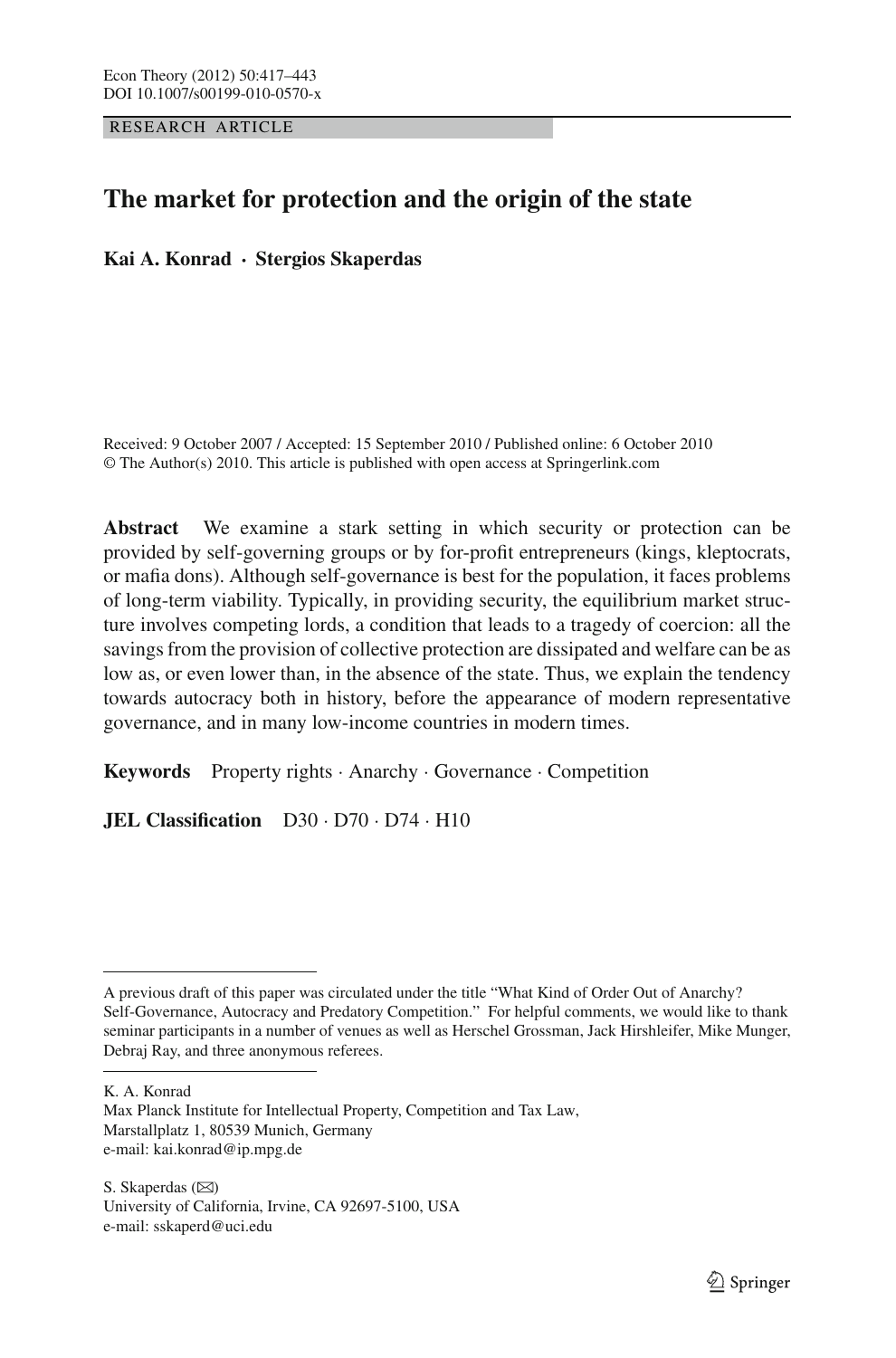# **0 Introduction**

The collective good variously referred to as *security, order, protection of property rights*, or simply, *protection,* is a precondition for the provision of ordinary infrastructural public goods and generally for facilitating trade and economic development. Historically, it has also been the first type of good provided by states and is often considered the quintessential and defining attribute of the state.<sup>1</sup>

Protection and its variations, though, are different from other collective goods because of the following characteristic: the inputs that are used for its production—soldiers and policemen, swords and guns—contain the seeds for the good's own destruction. Policemen and soldiers, by virtue of their positions, could extract even more than the robbers and bandits they are supposed to guard against. Similarly, rulers who provide protection against internal and external threats can use their power of extraction at an even grander scale. Army generals and colonels, ostensibly at the service of democratic governments, can, and regularly do, topple such governments. Clearly, protection is not an ordinary good.

In this paper, we argue that taking into account such peculiarities in the provision of protection leads to the understanding of two important tendencies, both in history and in the present. First, competition for the provision of protection often takes a very different form than the one we are accustomed to in economics: private providers of protection, instead of competing on the price of their service, typically compete with their means of violence over turf. Under such predatory competition, more competition leads to worse outcomes. Second, our approach helps in understanding the wide prevalence of autocracy, instead of self-governance, in the provision of protection and more generally in the organization of governance.

The type of competition usually examined within economics is one in which different jurisdictions attempt to attract mobile subjects through lower taxation, other privileges, and the provision of public goods. Whereas this type of competition is common nowadays and some economic historians (e.g. [North and Thomas 1973](#page-26-0)) have argued for its importance in the rise of the West, this is hardly the most widespread form that has existed in the past or the sole form of competition that is taking place today. From Ancient Mesopotamia to China, Egypt, Mesoamerica, or Medieval Europe, serfs were tied to the land and free peasants had few outside options, with rulers coming and going but without any change in their incentives for production. Emperors, kings, and princes were fighting for territory and the rents that come with it just as, in more recent times, mafiosi and warlords fight for turf and their accompanying protection rents. Under such conditions, the tribute or protection money paid depends on the relative ability of each side in the use of force. Promising a lower tribute on the part of a provider of protection is not credible unless it reflects that relative power of the

<span id="page-1-0"></span> $<sup>1</sup>$  In the sense, following Weber's definition, that the provider of protection also has the monopoly in the</sup> legitimate use of force [\(Weber 1978](#page-26-1)). Of course, in practice, no actual state has a monopoly in the use of force. For example, the Russian Federal government exerts little control on some republics, mafias, or officials within its territory. Similarly, but less dramatically, US authorities exert not much control in some American inner cities. Weber's usage of the term "legitimate" was likely meant to overcome this problem, although other questions emerge about the meaning of the term, especially for economists.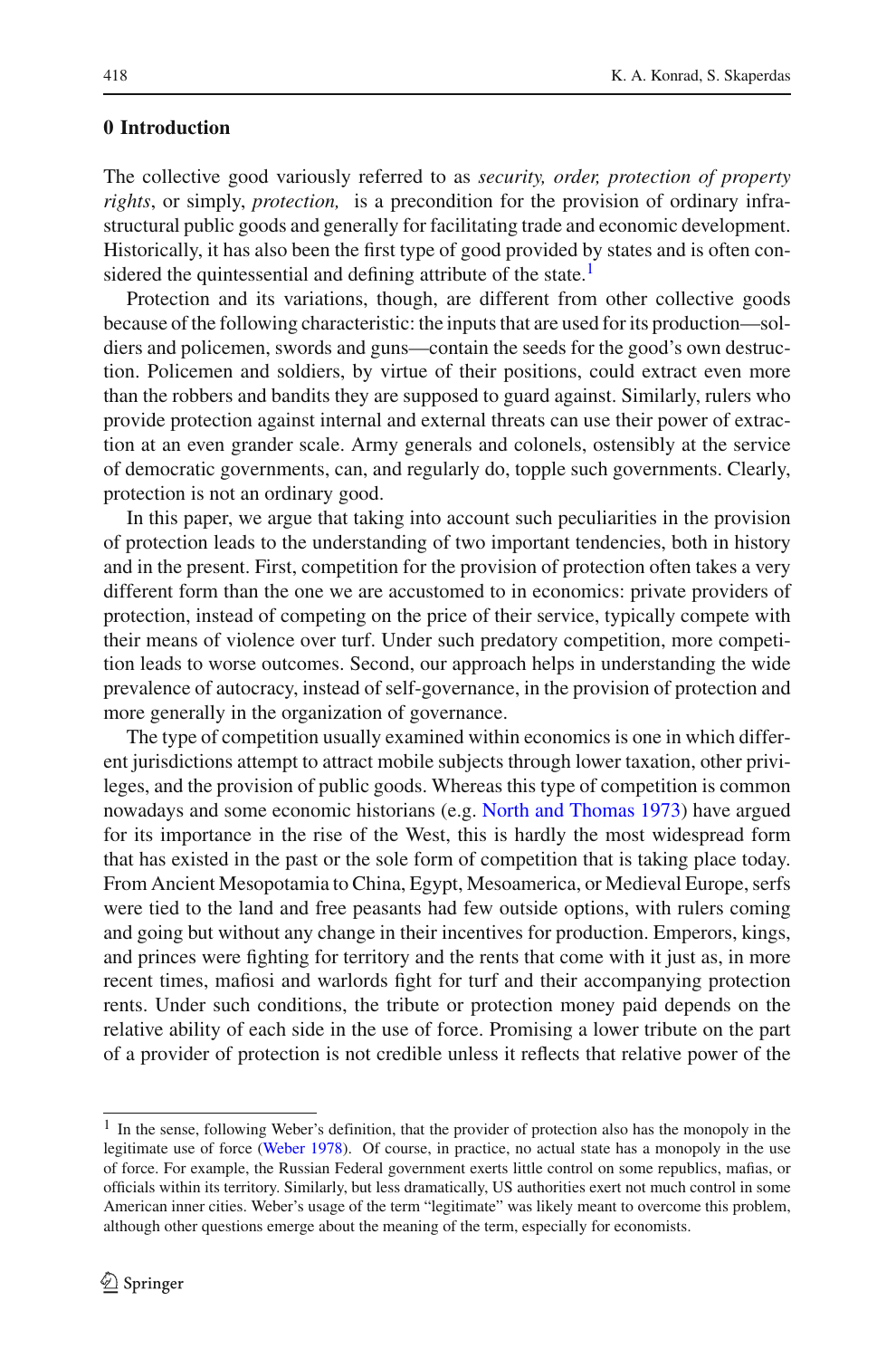two sides, the ruler and his agents on one side and the ordinary producer usually on the other.

In analyzing the behavior of for-profit providers of protection (or, states), we examine two market structures or regimes: the form of monopolistic competition that we have just described as well as monopoly. The most likely stable outcome that emerges endogenously is to have multiple for-profit states. Each state hires guards to protect its sequestered peasants from bandits, hires warriors to protect its borders from the other states, and receives income from tribute extracted from its peasant subjects. Moreover, under the regime with competing predatory states, under the conditions, we examine total output can even be lower than without a state; all the savings accruing from the provision of internal protection are dissipated in fighting over the same rents created by those savings, whereas states can extract more than simple bandits can. Thus, as far as the market for protection is concerned, and as another manifestation of the peculiar character of the provision of protection, competition is not a good thing.

Another set of market structures, we examine involve self-governing groups of producers, with and without competition from for-profit states. The consensually organized, self-governing state could survive in the absence of predators, and although collective security would be underprovided and the state would be small in size, the welfare of peasants and bandits would be highest under such a market structure. In the presence of competing predators, however, we have found no long-run equilibrium in which a self-governing state would be viable. Because self-governing states face the free-rider problem, they have to be small. Being small in the presence of larger predators though, necessitates too much expenditure per person on external as well as internal security, leaving little room for production with a resultant welfare lower than even the subjects of a predator would enjoy. Thus, this finding helps in understanding the prevalence of autocracy.

The difficulty of establishing democracy and self-governance and the prevalence of autocracy is apparent from many recent experiences as well as more distant ones. From Indonesia to Africa, most post-colonial states have experienced coups and dictatorships to a much greater degree than democratic governance. Earlier, during the nineteenth century the first post-colonial states of Latin America have had similar fates. Our findings are also very relevant to the almost complete absence of selfgovernance during the time between the agricultural revolution and two centuries ago (see, e.g. [Finer 1997](#page-25-0)).<sup>[2](#page-2-0)</sup> Our approach is most relevant for this time period given that our model does not allow for the complex institutional web of modern mass representative democracy.[3](#page-2-1)

<span id="page-2-0"></span><sup>2</sup> Possible exceptions include city-states in early Mesopotamia, Ancient Greece, and late Medieval Italy. Of course, all of these are subject to many qualifications as the democratic franchise did not include slaves, women, and often most of the rest of the male population because of property qualifications.

<span id="page-2-1"></span><sup>&</sup>lt;sup>3</sup> We should mention two analytically distinct, but complementary reasons to the one we examine in this paper for the difficulties of self-governance's survival. First, coordination problems inherent in democratic decision-making might provide an advantage to the hierarchical decision-making that usually prevails in the for-profit provision of protection. The formal incorporation of this reason in our model would not be difficult and would reinforce our results. In fact, representative democracy can be thought of as an attempt to get around the coordination problems of democracy. However, inherent in representative democracy is the second reason that limits self-governance, the so-called "iron law of oligarch" first identified by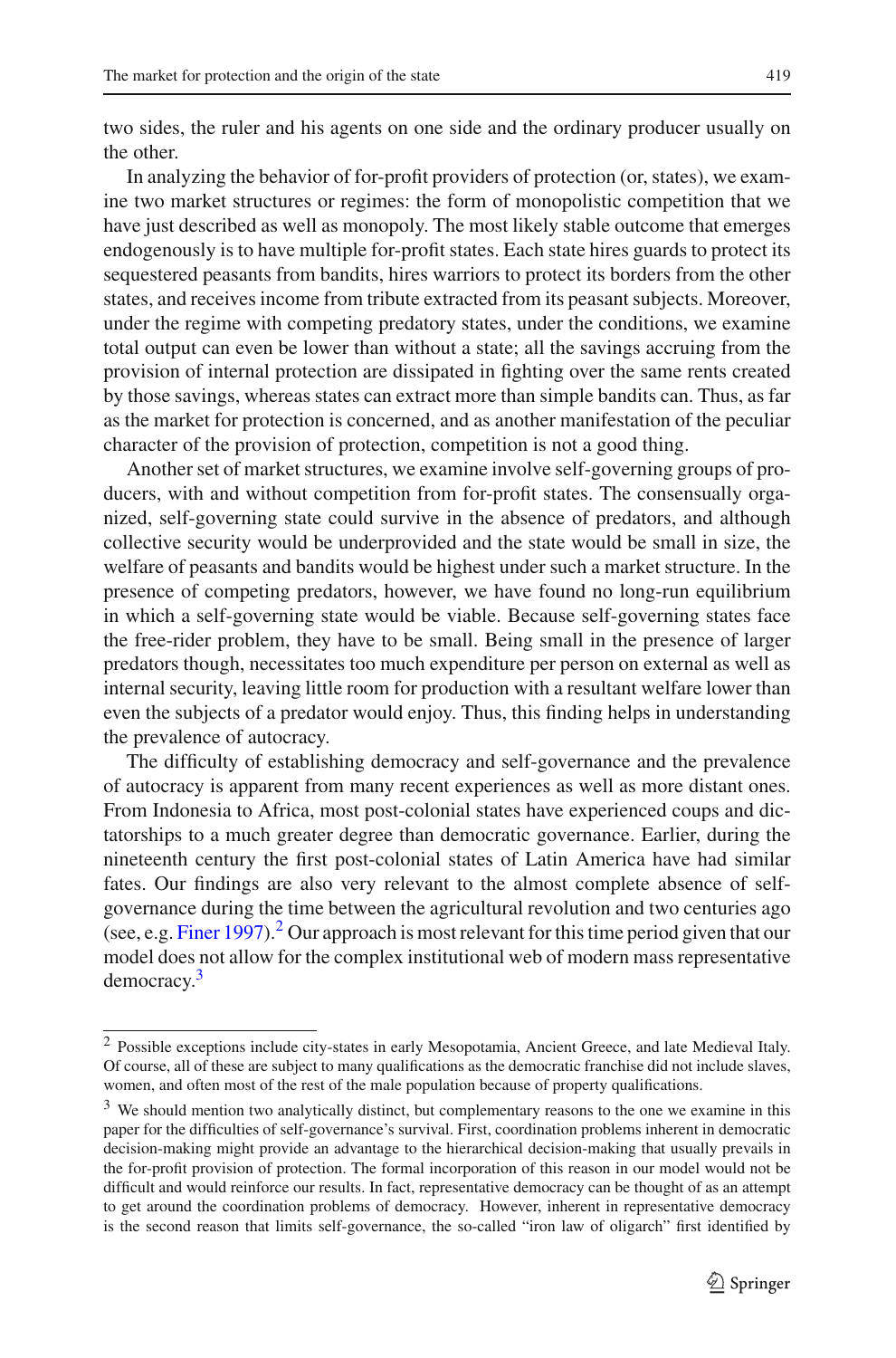Our approach is still helpful though in understanding what occurs in places in which the reach of the modern state is weak. That includes many "failed" states as well as the areas within modern states with power vacuums that allow warlords, gangs, and mafias to develop. As [Gambetta](#page-25-1) [\(1993\)](#page-25-1) argues the primary commodity sold by the Sicilian mafia is protection (for modeling dedicated to the activities of mafias and gangs see [Grossman 1995](#page-25-2); [Skaperdas and Syropoulos 1995,](#page-26-2) and other contributions in [Fiorentini and Peltzman 1995](#page-25-3); [Konrad and Skaperdas 1997](#page-25-4), [1998\)](#page-25-5). We tell a story with peasants and bandits which also applies to interactions among shopkeepers and robbers in Moscow, Los Angeles, or Lagos. In the latter case, gangs and mafias come in to fill the gap vacated by the modern state, supplanting it and creating a near-monopoly of force in their area. We help understand why genuine community policing is difficult and why gangs arise in conditions with a power vacuum.

When compared with other work that has viewed the state as maximizing its revenue while providing a public good [\(Engineer 1989](#page-25-6); [Findlay 1990;](#page-25-7) [Grossman and Noh](#page-25-8) [1994;](#page-25-8) [Marcouiller and Young 1995;](#page-25-9) [McGuire and Olson 1996;](#page-25-10) [Moselle and Polak](#page-25-11) [2001\)](#page-25-11), we take account of the aforementioned peculiar status of protection relative to other public goods. We also allow for the distribution of output, including taxation by the state, to depend explicitly on the relative ability of affected parties to use force. Thus, taxation has a direct resource cost, whereas the cost of taxation in the existing literature is indirect, as deadweight loss or reduction in market activities. More importantly, in contrast to all this work which supposes a single Leviathan monopolistic state, we allow for different types—for-profit and self-governing—and the combinations of market structures that become then possible. [Usher](#page-26-3) [\(1989](#page-26-3)) is probably closest to this paper; but while we are interested primarily in contrasting the different types of states that can arise, Usher's main interest is in the alternation between despotism and anarchy.<sup>4</sup> [Grossman and Noh](#page-25-8) [\(1994\)](#page-25-8) and [Myerson](#page-26-4) [\(2008\)](#page-26-4) are promising explorations on how restraints on rulers can evolve based on the dynamic considerations. [Grossman and Noh](#page-25-8) [\(1994\)](#page-25-8) show how a ruler's discounting of the future is endogenous to his taxing and spending decisions and the factors that might lead to less kleptocratic policies. [Myerson](#page-26-4) [\(2008](#page-26-4)) shows how rulers could do better when there are restraints on their rule, interpreted as constitution checks on a ruler's power, and how these can emerge as equilibria in dynamic contests for power.

Because of the different market structures of different complexities that we examine, we start with the simplest one, anarchy, and gradually build to the more complex ones while trying to maintain comparisons with those analyzed earlier.

Footnote 3 continued

[Michels](#page-25-12) [\(1962\)](#page-25-12): the tendency of representative insitutions and organizations to be hijacked by their elected representatives and officers, primarily due to the informational asymmetry that develops between representatives and the represented. It would be difficult to incorporate this reason in our modeling, although it is clearly an important one that complements our own.

<span id="page-3-0"></span><sup>&</sup>lt;sup>4</sup> Usher's model is considerably more complicated than ours, but his analysis is mainly graphical. [Warneryd](#page-26-5) [\(1993](#page-26-5)) also shows some of the difficulties inherent in contractarian stories for the emergence of state organization and property rights. Another related area of research from economics is on the determinants of the size of states [\(Friedman 1977](#page-25-13); [Wittman 1991;](#page-26-6) [Findlay 1996](#page-25-14); [Alesina and Spolaore 2006](#page-25-15), and the survey in [Spolaore 2006](#page-26-7)). Our approach adds to this literature by deriving the determinants of size, as well as type, from an explicit optimizing model.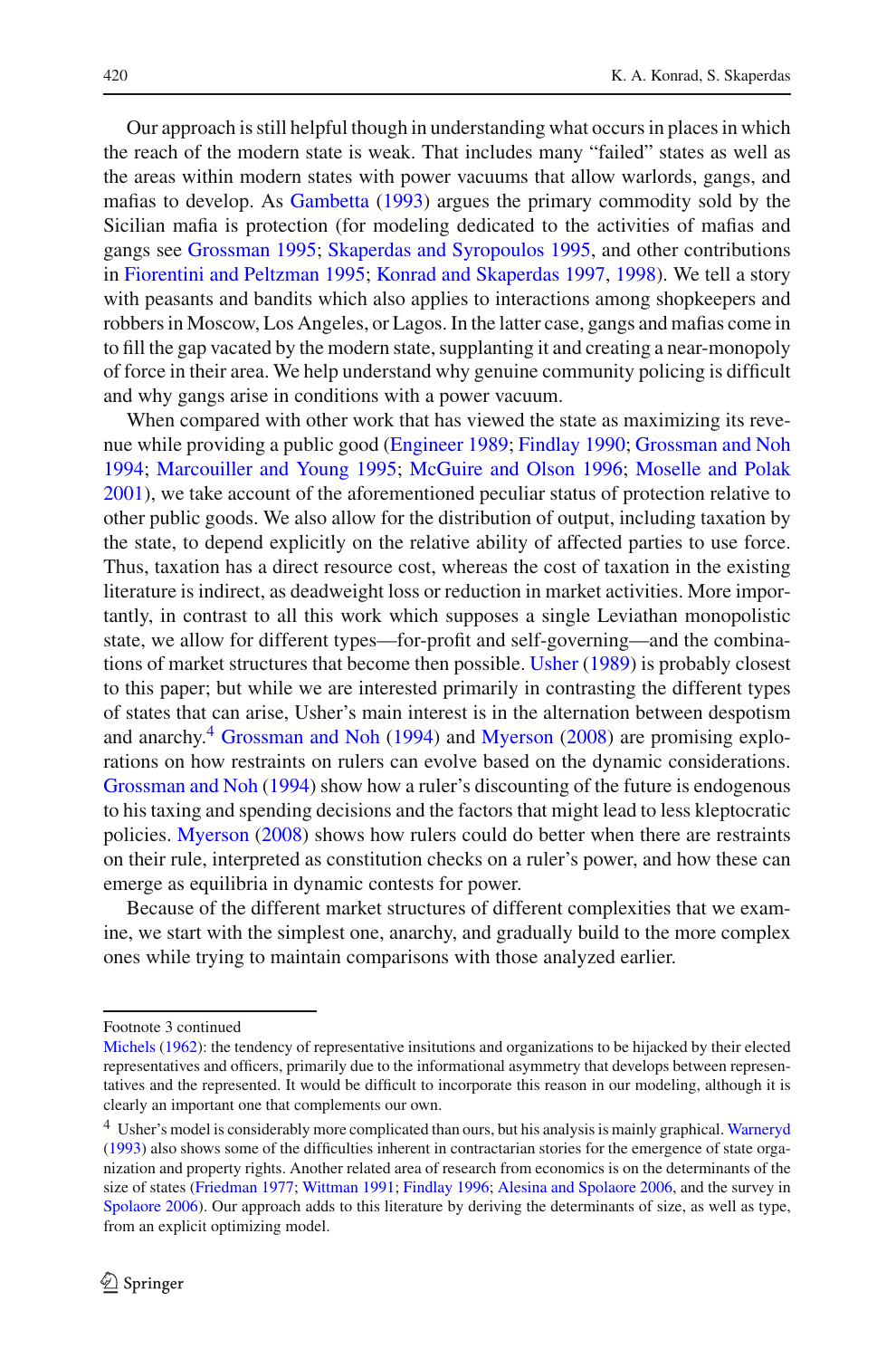#### <span id="page-4-3"></span>**1 Peasants and bandits in anarchy**

We begin with the simplest setting in which there is an absence of collective organizations. Individuals out of a population *N* sort themselves among peasant farmers and bandits where the latter make a living by preying on the peasants. A similar story could be told for an anarchic urban setting by having—instead of peasants and bandits—workers and robbers as the two possible occupations. Each peasant has one unit of a resource that he can distribute between work and self-protection—the higher is the level of self-protection, the lower is the amount of work and the lower is the output that can be produced. Denoting this self-protection activity by  $x \in [0, 1]$ , the peasant can keep a share  $p(x)$  of output away from bandits, where  $p(x)$  is non-decreasing in *x*, *p*(*x*) ∈ [0, 1], *p*(0) = 0 and *p*(1) = 1. We will introduce additional assumptions on  $p(x)$  as needed later (in Assumption [2](#page-6-0) in Sect. [2\)](#page-5-0). The payoff of a peasant is as follows:

$$
U_p = p(x)(1 - x) \tag{1}
$$

<span id="page-4-0"></span>Each peasant chooses a level of self-protection *x* so as to maximize this payoff in [\(1\)](#page-4-0). We suppose a unique such level, denoted by *x*∗. For the remainder of this paper, we also denote the payoff associated with  $x^*$  by  $U_p^*$ .

The bandits roam the countryside looking for peasants to prey upon. Let  $N_p$  denote the number of peasants and let  $N_b > 0$  represent the number of bandits. A bandit's payoff is as follows:

$$
U_b = [1 - p(x)](1 - x)\frac{N_p}{N_b}
$$
 (2)

<span id="page-4-2"></span>That is, bandits extract  $1 - p(x)$  of output from each peasant and the more peasants there are relative to bandits, the better it is for a bandit.<sup>5</sup> Note the absence of dependence of  $p(x)$  on numbers of peasants and bandits. As our model becomes considerably more complicated in several other dimensions later, this assumption simplifies our analysis by making *x*<sup>∗</sup> independent of the numbers of bandits and peasants. The independence of *x*<sup>∗</sup> continues to hold if the share of output kept by a peasant were to be specified as  $p(x, N_p/N_b) = r(x) \gamma N_p/N_b$  where  $\gamma$  is a positive parameter representing the defensive ability of peasants and  $r(x)$  an appropriately specified increasing function.

Given that a peasant's payoff is uniquely determined by the choice of  $x^*$  (and equals  $U_p^*$ ), we are interested in an equilibrium state, whereby the numbers of bandits and peasants adjust until a bandit's payoff equals that of a peasant. Formally, an *anarchic equilibrium* is a number of peasants  $N_p^*$ , a number of bandits  $N_b^*$ , and a bandit's

<span id="page-4-1"></span><sup>&</sup>lt;sup>5</sup> We should mention that the function  $p(x)$  could take a probabilistic interpretation, denoting the probability of the peasant prevailing in a conflictual encounter with a bandit (such a function can be justified axiomatically or in other ways as in [Hirshleifer](#page-25-16) [\(1989](#page-25-16)); Skaperdas (1996); Clark and Riis (1998); [Jia](#page-25-18) [\(2008](#page-25-18)); [Rai and Sarin](#page-26-9) [\(2009\)](#page-26-9), and [Corchón and Dahm](#page-25-19) [\(2010\)](#page-25-19).) Given the risk neutrality of the two types of agents in [\(1\)](#page-4-0) and [\(2\)](#page-4-2), a peasant and bandit would be indifferent between such conflict and dividing output with a share  $p(x)$  going to the peasant and the remainder going to the bandit.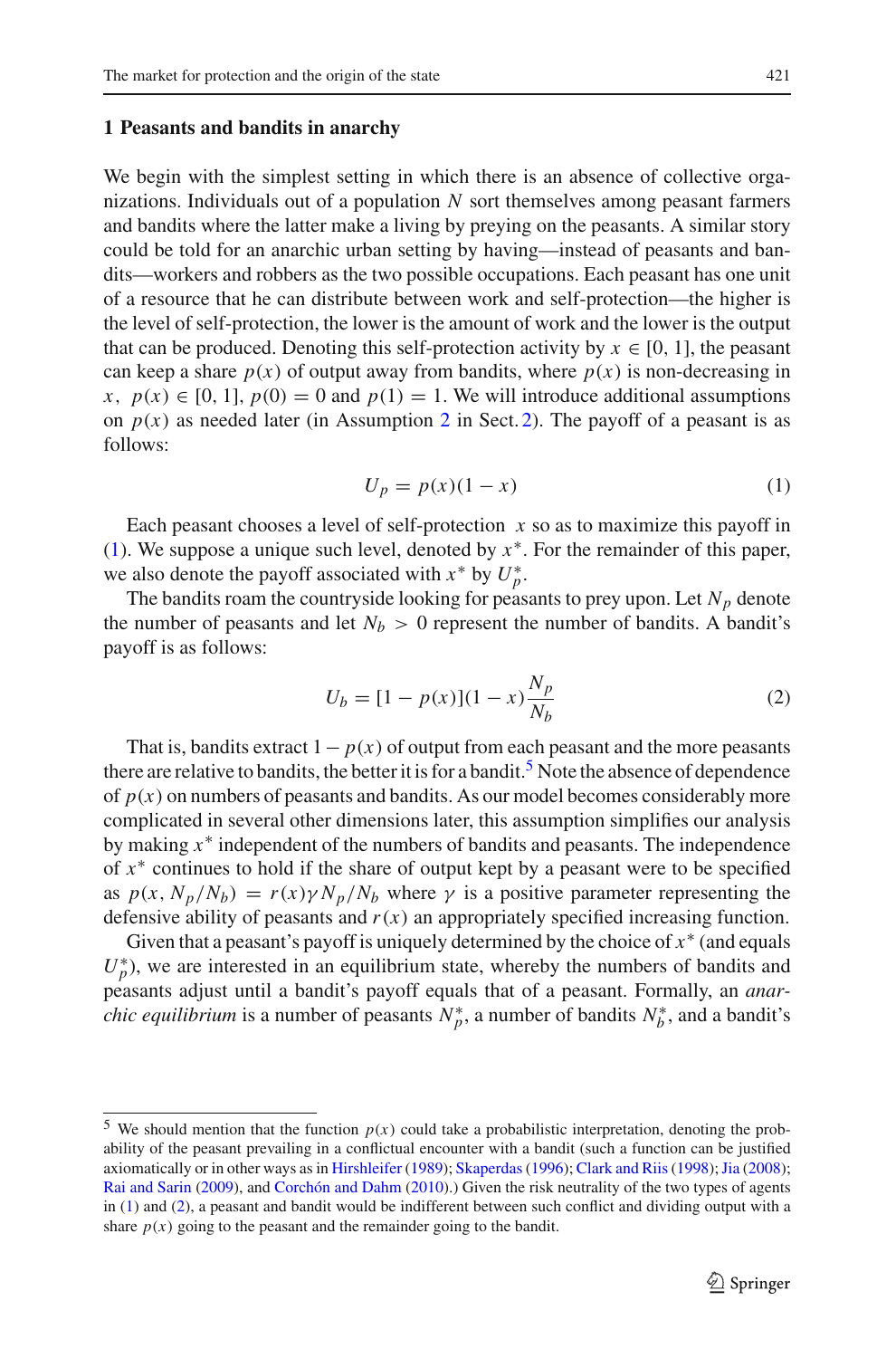payoff  $U_b^*$  such that  $N_p^* + N_b^* = N$  and  $U_b^* = U_p^*$ . Provided  $p(x)$  is continuous, in equilibrium the numbers of peasants and bandits are then given by:

$$
N_p^* = p(x^*)N \text{ and } N_b^* = [1 - p(x^*)]N
$$
 (3)

The easier it is to defend output from bandits, as captured by the properties of the function  $p(\cdot)$  and the amount of self-protection induced, the more peasants there are relative to bandits. Total output, which we will use in welfare comparisons with collective forms of the organization of protection that we will examine later, equals:

$$
N_p^*(1 - x^*) = p(x^*)(1 - x^*)N
$$
\n(4)

When compared with the "Nirvana" condition without banditry, in which total output would equal  $N$ , the lower output under anarchy has two sources: (i) the fact that bandits do not contribute anything to production [the associated welfare loss equals  $[1 - p(x^*)]N]$  and (ii) those who become peasants have to divert a fraction of their resources toward self-protection [the associate welfare loss is  $p(x^*)x^*N$ ].<sup>[7](#page-5-2)</sup>

### <span id="page-5-0"></span>**2 Collective protection**

In addition to each peasant taking self-protection measures against bandits privately, several peasants, a village, or a district could take protection measures collectively and such measures can include simple warning systems about the presence of bandits in the area, the formation of a militia that becomes active when there is a threat, the building of rudimentary fortifications to protect crops or other property, or the employment of full-time guards and policemen. We abstract from the particular forms that collective protection takes and we simply suppose that collective protection can be provided more efficiently than self-protection. Letting  $z \in [0, 1]$  denote the group's average per peasant expenditure on collective protection consisting of *k* peasants, the effective expenditure on collective protection (equivalent to expenditures on self-protection) received by each peasant is a function  $f(z)$  with the following properties:

<span id="page-5-3"></span><span id="page-5-1"></span><sup>6</sup> To avoid unnecessary complications we allow for non-integer numbers of peasants and bandits.When these numbers are non-integer in equilibrium, we suppose that  $Int[N_b^*]$  become bandits and  $Int[N_p^*]$ become peasants (where *Int*[*z*] denotes the largest integer that is smaller or equal to *z*). One agent, then, spends  $v^* = N_p^* - Int[N_p^*]$  portion of his time as a peasant and the remainder as a bandit. The agent's portion of the payoff as peasant equals  $p(x^*)$  ( $v^* - x^*$ ), with the optimal time spent on self-protection equalling  $x^*v^*$  which yields a payoff of  $p(x^*)(v^* - x^*v^*) = v^*p(x^*)(1 - x^*) = v^*U_p^*$ . With the payoff of the same agent from part-time banditry equalling  $(1 - v^*)U_b^*$ , the total equilibrium payoff thus equals that of any other agent, peasant or bandit. [Grossman](#page-25-20) [\(1991](#page-25-20)) models every single agent, not just a marginal one, as allocating time between different occupations (farming, banditry, and soldiering). The justification of continuous variables in the different occupations that we employed here, also holds for the other occupations, the numbers of which we assume continuous in the rest of the paper (guards, warriors, praetorians).

<span id="page-5-2"></span><sup>&</sup>lt;sup>7</sup> With  $p(x) = x$ , we have  $x^* = 1/2$ , there are as many bandits as peasants and total output is 1/4 of potential output.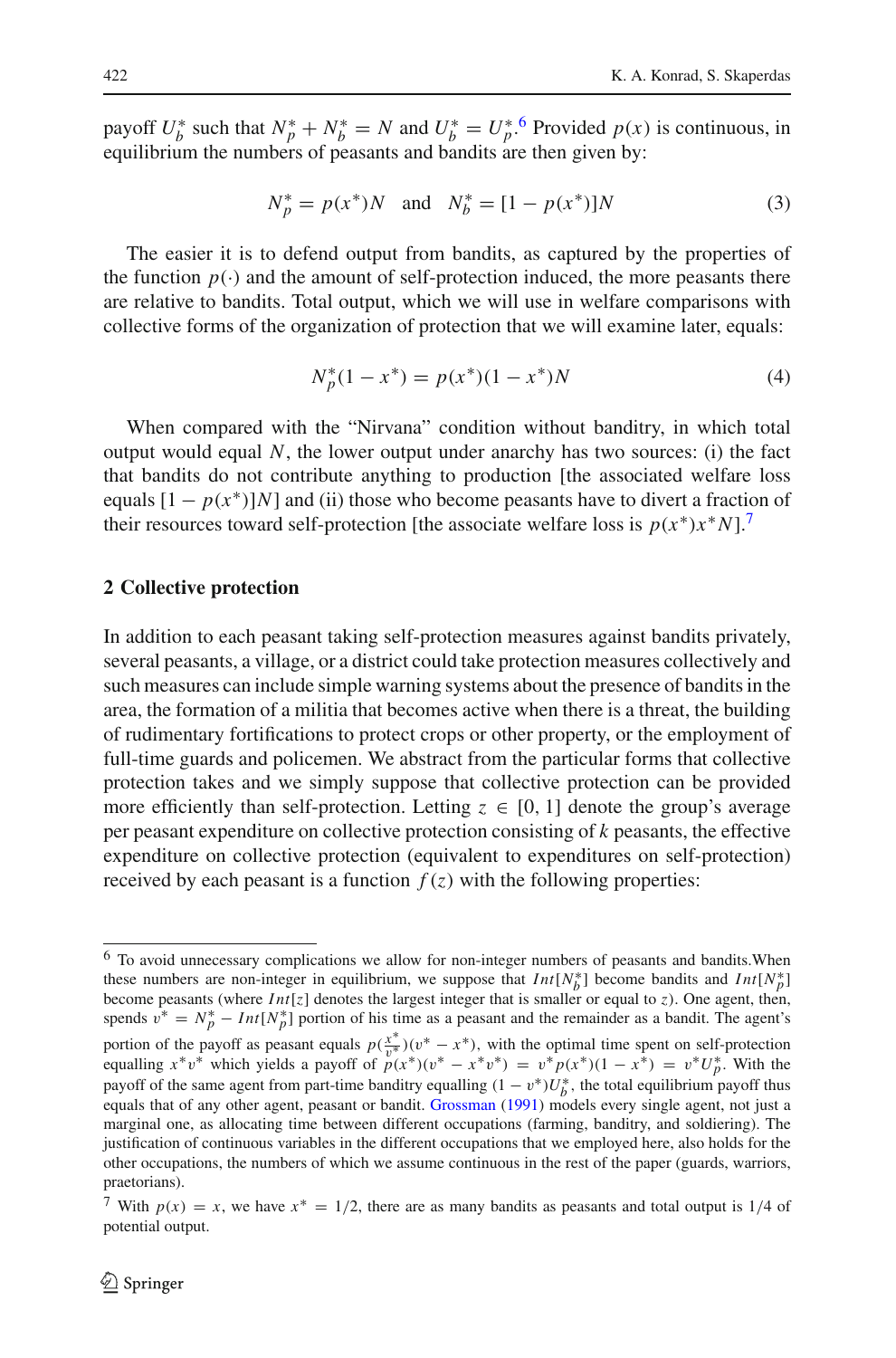**Assumption 1** *The collective protection technology*  $f : [0, 1] \rightarrow [0, 1]$  *is defined for groups consisting of k agents, where*  $k > \overline{k}$  *for some*  $\overline{k} > 1$ *;*  $f(\cdot)$  *is strictly concave, twice differentiable, except possibly at one point, and strictly increasing. Moreover,*  $f(0) = 0$ ;  $f(z) > z$  *for all*  $z \in (0, 1)$ 

The share of own output retained by a peasant who has contributed  $x_i$  to collective protection is  $p(x_i + f(z))$ , <sup>[8](#page-6-1)</sup> where  $z = \sum_{j=1}^{k} \frac{z_j}{k}$  and  $z_j$  is the contribution of peasant *j* in the collective protection of the group. The key property in Assumption [1](#page-5-3) is  $f(z) > z$ , for it implies that if each peasant in a group were to contribute *z* to collective protection, instead of contributing it to self-protection, he or she would receive a higher level of effective protection overall. To have this type of protection truly collective, we require that the number of peasants in a group is at least as high as the minimum size *k*¯.

Here, we also collect all the assumptions on the function  $p(\cdot)$  that we use.

<span id="page-6-0"></span>**Assumption 2**  $p : [0, 2] \rightarrow [0, 1]$  *is twice-differentiable (except possibly at one point)* non-decreasing and concave in its argument,  $p(0) = 0$  and  $p(1) = 1$ .

To gain intuition about the effects of the collective protection technology and to facilitate comparisons with the non-cooperative choice we examine later, we briefly consider optimal choices of protection that maximize a welfare objective that takes the size  $(k)$  and composition of a group of peasants as given. The objective is to choose  $x_i$ '*s* and  $z_i$ '*s* (*i* = 1, ..., *k*) so as to maximize the sum of the payoffs of the peasants belonging to the group:

$$
\sum_{i=1}^{k} U_{pi} = \sum_{i=1}^{k} p(x_i + f(z))(1 - x_i - z_i) \text{ where } z = \sum_{j=1}^{k} \frac{z_j}{k}
$$
 (5)

Given that  $x_i$  and  $z_i$  have the same cost to a peasant, but the average protection is higher with collective protection, we might expect that optimal protection should involve collective protection only. This is not the case, however, since given the concavity of  $f(.)$ , the marginal return of collective protection could fall below the return to self-protection (which, given our specification, equals unity). Thus, the optimal choice involves choosing collective protection up to a certain point where  $f'(z) \leq 1$ . When  $f'(z) > 1$ , no self-protection is undertaken, whereas with  $f'(z) = 1$  some self-protection could be undertaken. Whether or not some self-protection is optimal depends on the functional form.

Choosing the right levels of collective and private protection would require a benevolent agent who would also have the power to impose such choices. This would amount to effectively assume away the problem we set out to examine. Thus, instead our task in the remainder it to explore different alternatives—different "industrial organizations" of protection—that could emerge from anarchy and that utilize the more efficient collective protection technology.

<span id="page-6-1"></span><sup>&</sup>lt;sup>8</sup> Similar functions that allow for both public and private protection or precautionary activities have been used in the law and crime literature (see, e.g., [Ben-Shahar and Harel 1995](#page-25-21), or [Hylton 1996\)](#page-25-22).

<span id="page-6-2"></span><sup>&</sup>lt;sup>9</sup> Note that  $p(1) = 1$  implies that  $p(x_i + f(z)) = 1$  for all  $x_i + f(z) \ge 1$ .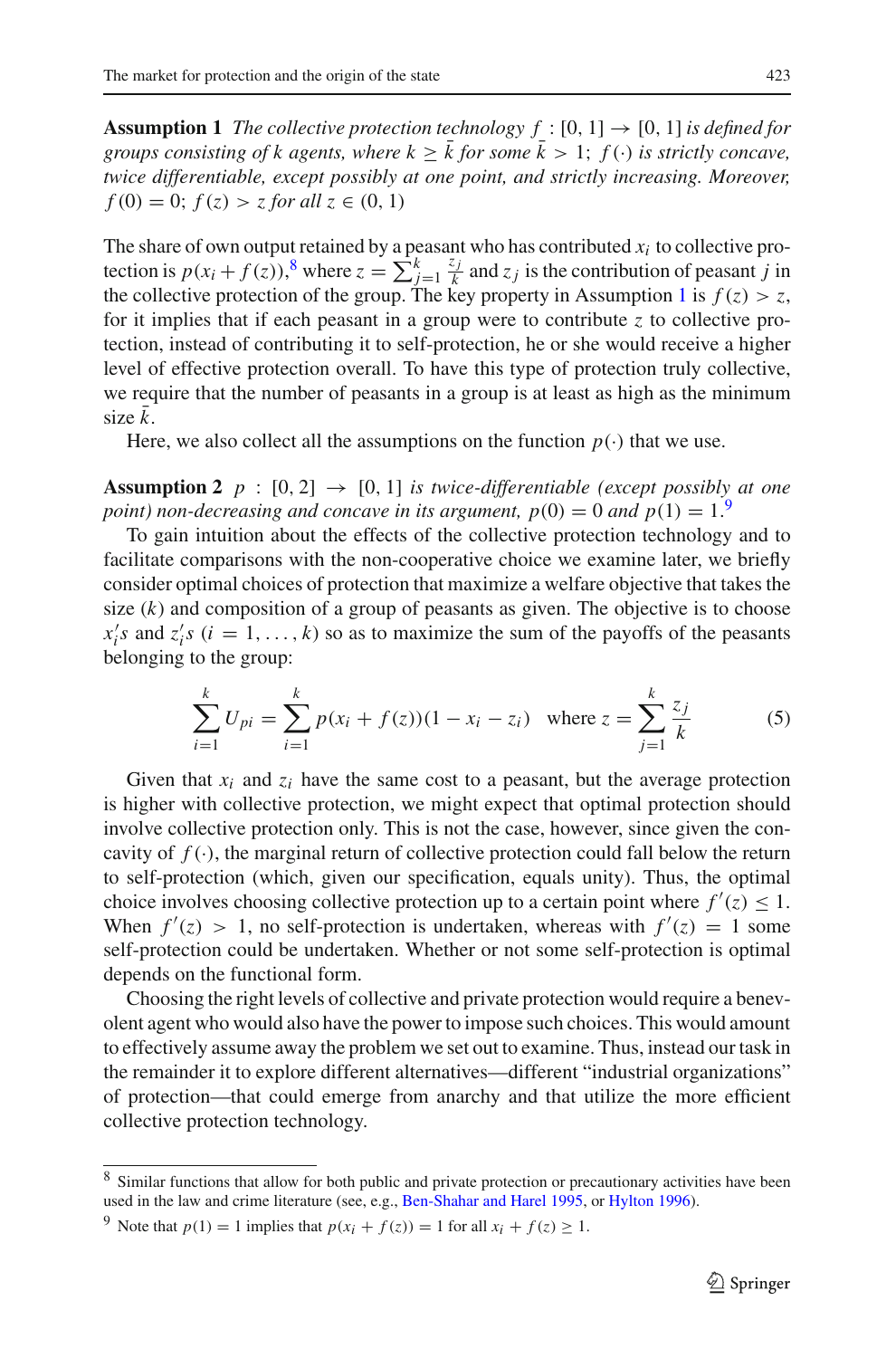## **3 Self-governance**

One way of utilizing the higher efficiency of collective protection is for peasants to form a self-governing community and voluntarily contribute to collective protection, through a part-time peasants' militia, through the construction of fortifications, or other means.

Consider a group of  $k$  ( $\geq \overline{k}$ ) peasants, with the *k* initially given, who voluntarily choose between production, contributions to collective protection, and self-protection, that is, each peasant *i* belonging to the group chooses  $x_i$  and  $z_i$  (and, therefore, production which equals  $1 - x_i - z_i$  so as to maximize his payoff as given by

$$
U_{pi} = p(x_i + f(z))(1 - x_i - z_i) \text{ where } z = \sum_{j=1}^{k} \frac{z_j}{k}
$$
 (6)

<span id="page-7-2"></span>These choices are made simultaneously by all peasants in the group so that they form a Nash equilibrium (Because both  $f(\cdot)$  and  $p(\cdot)$  are concave (by Assumptions [1](#page-5-3)) and [2\)](#page-6-0),  $U_{pi}$  can be shown to be concave in  $x_i$  and  $z_i$  and, therefore, a Nash equilibrium exists.) To analyze such equilibria, first consider peasant *i*'s incentives to choose  $x_i$ and *zi* as indicated in the following partial derivatives:

$$
\frac{\partial U_{pi}}{\partial x_i} = p'(x_i + f(z))(1 - x_i - z_i) - p(x_i + f(z)) \tag{7}
$$

$$
\frac{\partial U_{pi}}{\partial z_i} = p'(x_i + f(z))(1 - x_i - z_i) \frac{f'(z)}{k} - p(x_i + f(z)).\tag{8}
$$

<span id="page-7-0"></span>The first term of each equation represents the marginal private benefit of each protection activity, whereas the second term represents its marginal cost. Note how the marginal private benefit of contributing to collective protection in [\(8\)](#page-7-0) is just 1/*k* of the value of its marginal social benefit. By comparing  $(7)$  to  $(8)$ , it can be seen that a peasant's marginal benefit of an increase in *xi* exceeds his of her marginal benefit of an increase in  $z_i$  if and only if  $f'(z) > k$ . A more efficient collective protection and a smaller group size increase the incentives for individual contributions to collective protection. Obviously, the least interesting type of equilibrium that might occur is one in which no collective protection is chosen and the resultant choice of individual protection could be shown to be the same as that under anarchy  $(x^*)$ . Given [\(7\)](#page-7-0) and [\(8\)](#page-7-0), we can rule that type of equilibrium out when  $f'(0) > k$  (i.e., sufficiently effective collective protection when there is no collective protection). The more interesting types of equilibrium are the ones in which positive collective protection is chosen. For simplicity, since the symmetric equilibrium in which individual protection is zero has similar properties to the ones described below, we focus on the symmetric *interior* equilibrium in which both types of protection are used and such an equilibrium, whereby each member of a group chooses self-protection  $\hat{x} > 0$  and collective protection  $\hat{z} > 0$ , can be found by setting [\(7\)](#page-7-0) and [\(8\)](#page-7-0) equal to 0, implying  $f(\hat{z}) = k$  and  $p'(\hat{x} + f(\hat{z}))(1 - \hat{x} - \hat{z}) = p(\hat{x} + f(\hat{z})).$ <sup>[10](#page-7-1)</sup>

<span id="page-7-1"></span><sup>&</sup>lt;sup>10</sup> Whereas the condition  $f'(0) > k$  guarantees that collective protection will be positive, the condition that distinguishes the interior equilibrium from the equilibrium with 0 self-protection chosen is more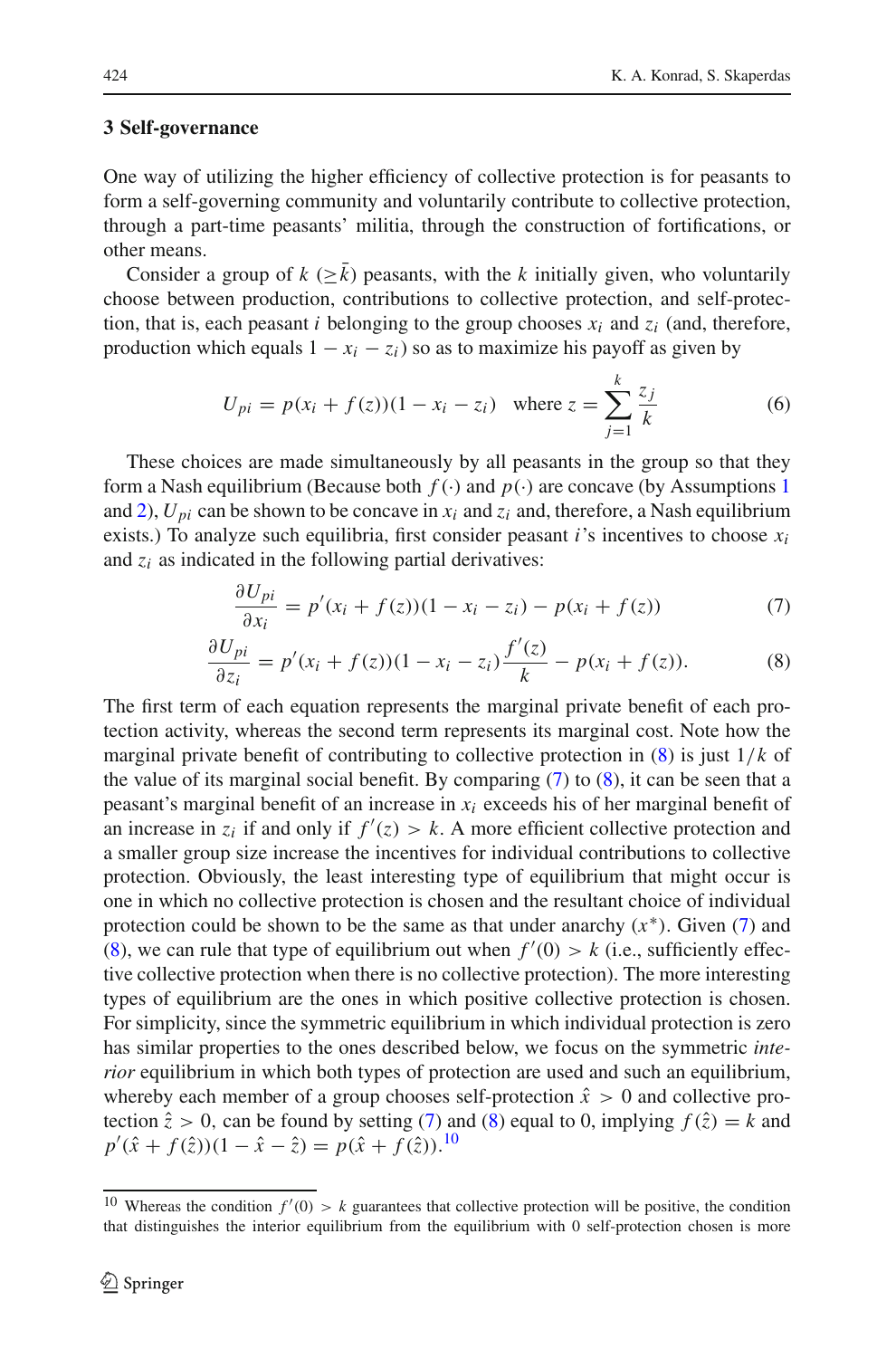Using standard techniques under Assumptions [1](#page-5-3) and [2,](#page-6-0) the following properties can be shown to hold for the interior equilibrium:

- (i) Equilibrium collective protection  $(\hat{z})$  is strictly decreasing in  $k$ .
- (ii) Equilibrium self-protection  $(\hat{x})$  is strictly increasing in *k*
- (iii) The level of protection (i.e., the share retained by each peasant  $p(\hat{x} + f(\hat{z}))$ is strictly higher than that under anarchy.
- (iv) A peasant's payoff is strictly decreasing in *k*.

Property (iv) implies that, if we were to allow for an endogenous determination of group size, the size that would most likely emerge is the minimal one for which collective protection is feasible (i.e., for  $\bar{k}$ ). We now introduce the possibility of an endogenous determination of groups.

A *self-governing equilibrium* is a number of peasants  $\hat{N}_p$ , a number of peasant groups  $\hat{n}_p$ , and a number of bandits  $\hat{N}_b$  such that

- (I) Each peasant belongs to a group, chooses self-protection and collective protection as Nash equilibrium strategies with the payoff function in [\(6\)](#page-7-2) and peasant payoffs are equalized across groups;
- (II) No group could form so that it would yield a higher payoff to its peasants;
- (III) If security is imperfect, bandit payoffs are equal to those of peasants; if security is perfect,  $\hat{N}_b = 0$ .
- $(N)$   $\hat{N}_p + \hat{N}_p = N$ .

Condition (II) along with property (*i*v) above (whereby a peasant's payoff in strictly decreasing in group size) imply that all groups are of the same size. Then, condition (III), again along with property  $(iv)$ , implies that group size must equal  $\bar{k}$ . The fol-lowing Proposition summarizes the main attributes of self-governing equilibria.<sup>[11](#page-8-0)</sup>

**Proposition 1** *Consider a self-governing equilibrium under Assumptions* [1](#page-5-3) *and* [2](#page-6-0) *under which each member of each group contributes both to collective protection and self-protection and such an equilibrium has the following properties: (i) Each group is of minimum size*  $\bar{k}$ ; *(ii) the number of peasants*  $(\hat{N}_p)$  *is higher than the number of peasants under anarchy*  $(N_p^*)$  *and the number of bandits*  $(\hat{N}_b)$  *is lower than the number of bandits under anarchy (N*<sup>∗</sup> *<sup>p</sup>*); *(iii) the welfare of peasants belonging to a group and the welfare of bandits is higher than that under anarchy.*

Because the minimal scale for collective protection against bandits,  $\overline{k}$ , can be considered small the self-governing groups that will form will be of small size. We should

Footnote 10 continued

```
complicated. Let \tilde{z} be defined by f'(\tilde{z}) = k. Then, the interior equilibrium exists if
```
 $p'(f(\tilde{z}))(1-\tilde{z}) > p(f(\tilde{z}))$ 

<sup>(</sup>This condition is derived by evaluating [\(7\)](#page-7-0) at  $x_i = 0$  and  $z_i = \tilde{z}$ .) Otherwise, the symmetric equilibrium involves collective protection only.

<span id="page-8-0"></span><sup>&</sup>lt;sup>11</sup> Note that, as specified, a self-governing equilibrium exists only if the integers *N* and  $\bar{k}$  are the ones that would yield the exact integer number of groups. To allow for general existence, the definition would have to be modified so as to allow for non-equalization of the payoffs of some individuals in ways, however, that would make it tedious to analyze here without changing the essence of the comparative statics found.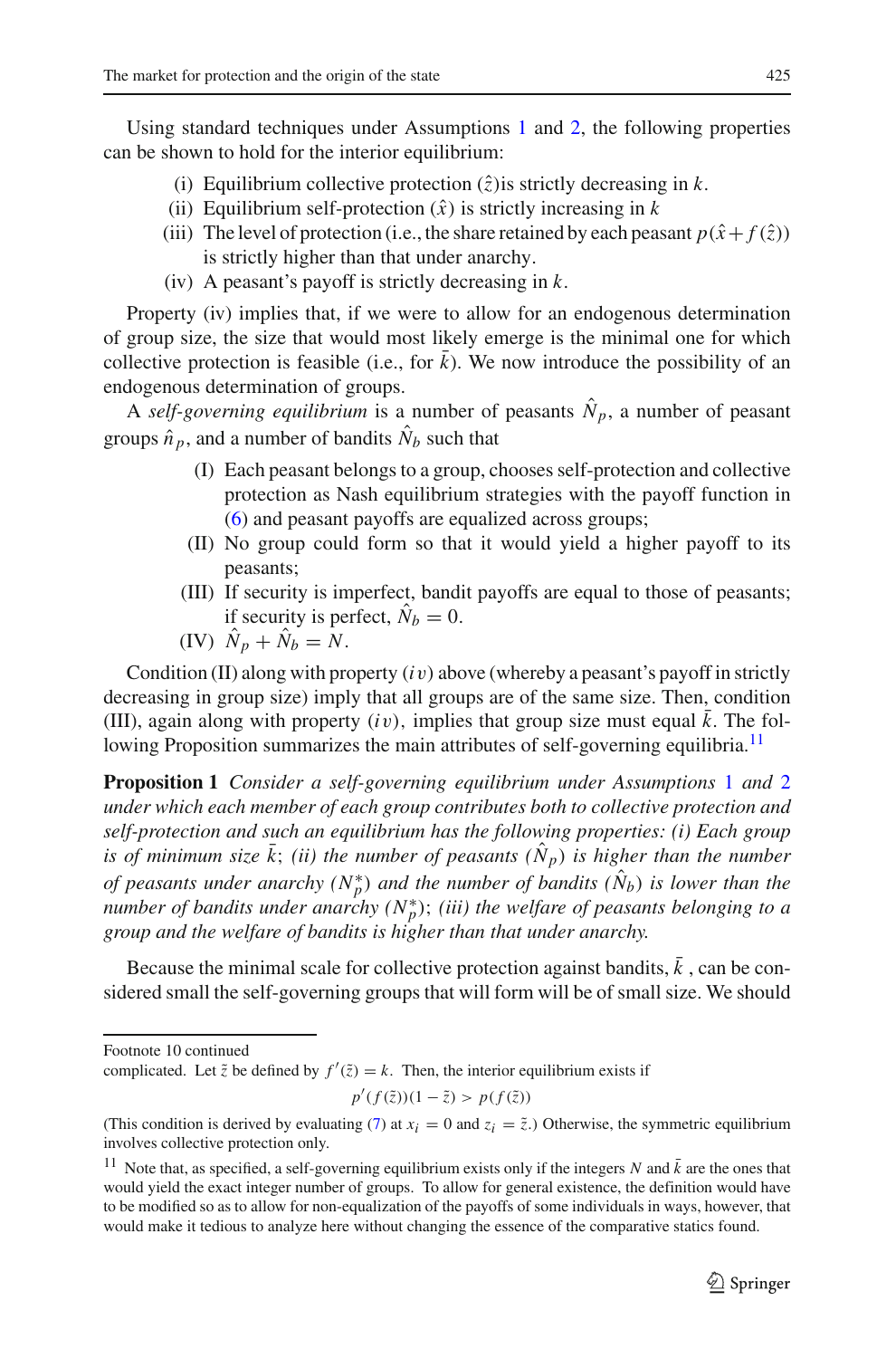note that self-governance involves considerable coordination and decision costs which would also favor small size and, in combination with the free-rider problem, could render self-governance more problematic than it appears thus far.

# **4 Protection for profit**

Instead of having peasants voluntarily provide a portion of their time for collective protection, an entrepreneur—Leviathan, the chief, local lord, or Mafia don—could hire full-time guards to protect peasants against bandits in return for tribute. His objective would be to maximize the difference between his receipts from tribute minus his costs. Receipts from tribute are likely to be higher the better is the level of protection and the larger is the number of peasants. Thus, it appears that as far as collective protection is concerned an entrepreneur could have incentives to provide it for profit.

### 4.1 A monopoly protection by Leviathan

We begin with the simpler form of market structure, whereby protection is provided monopolistically by an agent coming from the outside. We call this agent Leviathan.<sup>12</sup> Monopoly is also virtually the only form of market structure that has been studied in other work on the profit-maximizing state and, therefore, we can make appropriate comparisons more easily.

Leviathan can utilize the same collective protection technology introduced in Sect. [2](#page-5-0) and satisfying Assumption [1.](#page-5-3) He hires guards to protect peasants against bandits but also, at least indirectly, to extract tribute from the same peasants. Letting  $N_g$  denote the number of guards,  $f(\frac{N_g}{N_p})$  represents the units of collective protection received by each peasant.<sup>[13](#page-9-1)</sup> The extraction of tribute is also facilitated by an elite corps, the praetorians (denoted by  $N_{pr}$ , a fixed number), who also monitor the guards in the duties, contribute to administration, and generally serve as a *portmanteau* variable for factors we cannot completely specify here.<sup>14</sup>

The payoffs of the occupations of guard and praetorian are determined by how much the peasants manage to keep. For given numbers of guards and peasants, and self-protection level  $x$  by a peasant, the maximum share of output that could theoret-

<span id="page-9-1"></span><sup>13</sup> For some of the results in a previous version of this paper, we allowed for  $f(\frac{\alpha N_g}{N_p})$  where  $\alpha \in (0, 1]$ represents the proportion of guards that can be used for genuine protection, with the rest of the guards being used towards the extraction of tribute from peasants. Because our findings do not change qualitatively with this added complication, we chose not to include it in this version of the paper.

<span id="page-9-0"></span><sup>&</sup>lt;sup>12</sup> Leviathan was a sea monster in the Old Testament and had various interpretations in Jewish and Christian traditions, including the representation of the devil and satan. Leviathan was also the title of Hobbes' famous book of political philosophy, originally published in 1651, and it represents the sovereign to whom all the citizens have given the authority of new absolute rule in exchange for peace. Here, Leviathan represents the powerful sovereign without, however, his subjects ceding the right to resist.

<span id="page-9-2"></span><sup>&</sup>lt;sup>14</sup> [Wintrobe](#page-26-10) [\(1998](#page-26-10)) specifies a detailed model of a monopolist-for-profit state in which, in addition to repression, resource expenditures to increase the loyalty of subjects is examined. [Konrad and Skaperdas](#page-25-23) [\(2007](#page-25-23)) provide a non-cooperative analysis between a ruler/leader and his supporters/guards. They identify conditions that prevent guards from turning their forces against the ruler.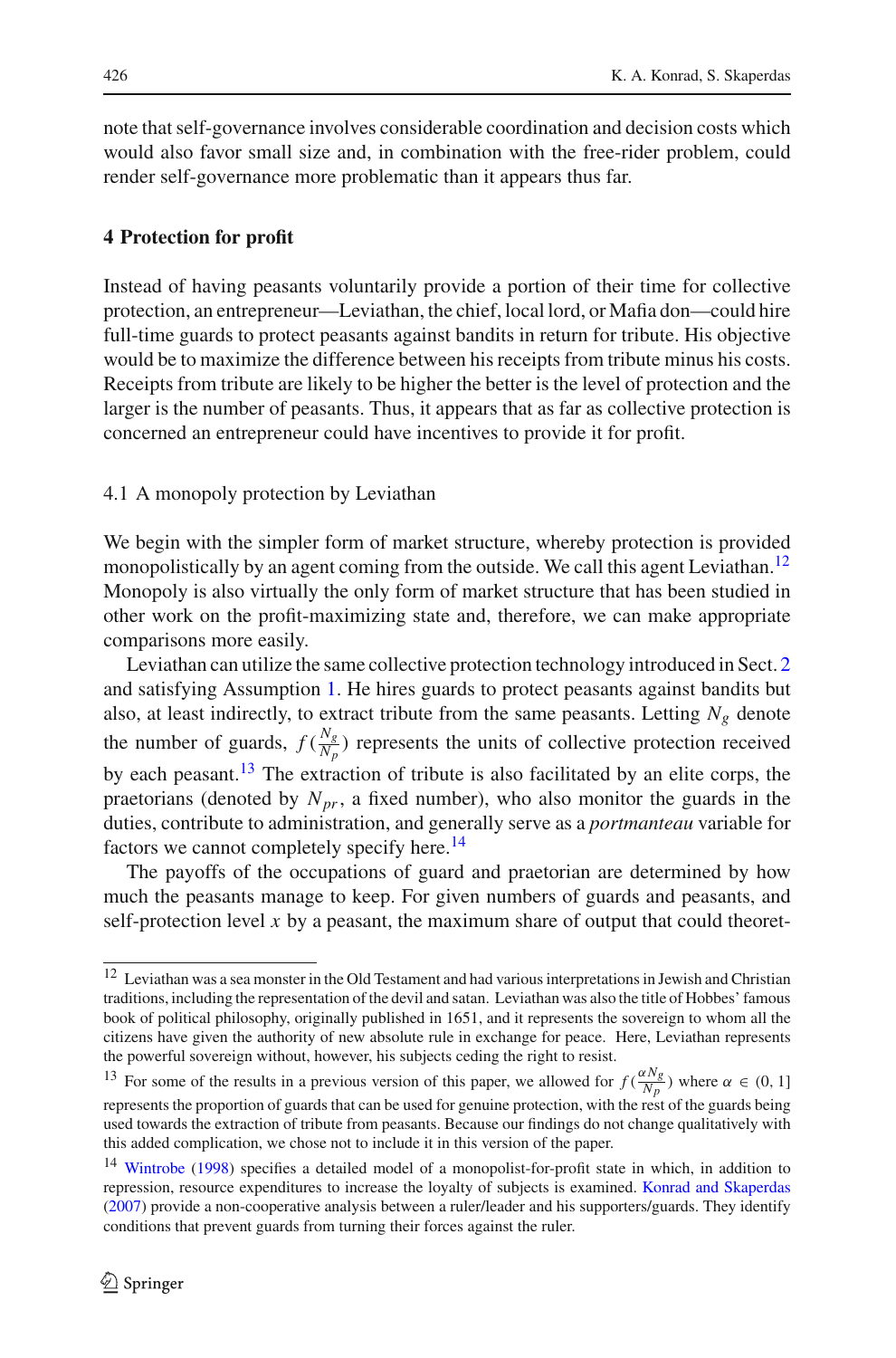ically be retained by the peasant is  $p(x + f(\frac{N_g}{N_p}))$ . However, as Leviathan has all the coercive machinery of guards and praetorians at his disposal, peasants can retain only whatever they can keep from being snatched away from them. One possibility is that peasants can keep away from Leviathan what they keep away from bandits,  $p(x)$ . More generally, however, we can suppose a *resistance* function  $\rho(x)$  that indicates the share of output a peasant can keep away from predators (Leviathan and his agents as well as bandits) for any given level of self-protection *x*. (We suppose that  $\rho(x)$  has the same properties as  $p(\cdot)$  has in Assumption [2.](#page-6-0)) Bandits take away  $[1 - p(x + f(\frac{N_g}{N_p}))](1 - x)$ from each peasant, Leviathan takes  $[p(x + f(\frac{N_g}{N_p})) - \rho(x)](1 - x)$ , and each peasant retains  $\rho(x)(1-x)$  of output. Each peasant chooses x to maximize  $\rho(x)(1-x)$  and we suppose a unique such choice  $\hat{x}$ . Therefore, the payoff of peasants—as well as that of bandits, guards, and praetorians—is  $\rho(\hat{x})(1-\hat{x})$ , that is, we suppose that the population sorts itself among the different occupations so that payoffs are equalized across the different occupations, in a similar fashion to that under the anarchic equilibrium of Sect. [1.](#page-4-3)<sup>15</sup>Clearly, there are many different possible outcomes in such a setting, with the same individual being a peasant in one outcome and a bandit or guard in another one, but all of these outcomes are identical in terms of payoffs for the population.

When  $\rho(x) < p(x)$  for all  $x \in (0, 1)$ , we can say that peasants *resist* Leviathan and bandits *less* than they can resist bandits in the absence of Leviathan. As Leviathan is more organized than individual bandits are we should perhaps expect this to be the more likely condition. Under such conditions, it can be shown that  $\rho(\hat{x})(1 - \hat{x})$  <  $p(x^*)(1-x^*)$ .<sup>[16](#page-10-1)</sup>, that is, when the presence of Leviathan reduces the ability of peasants to resist, the welfare of peasants under Leviathan would be lower than that under anarchy. Although we will first examine this case to understand some of its effects, for analytical convenience, we will revert to the simpler case in which  $\rho(x) = p(x)$ .

Since the number of peasants and bandits depend on the level of protection, which in part depends on the number of guards, Leviathan takes account of the effect his choice of  $N_g$  has on the number of peasants,  $N_p$ . Then, in addition to hiring  $N_{pr}$  praetorians, Leviathan's choice variable is  $N_g$ , with the rest of the population becoming peasants and bandits. That is, first Leviathan chooses  $N_g$  and the fixed number  $N_{pr}$ , and, second, the remaining population sorts itself between bandits and peasants.

If, given a choice of  $N_g$ ,  $p(\hat{x} + f(\frac{N_g}{N_p}))$  < 1 and therefore security is less than perfect, there will be a positive number of bandits  $N_b = N - N_g - N_p - N_{pr}$ . With the payoff of a bandit equalized to that of a peasant in this case, the number of peasants that would emerge can be implicitly derived. When security is perfect and there are no bandits, the number of peasants simply equals  $N - N_g - N_{pr}$ . Overall, for each choice of  $N_g$ , there will be an induced number of peasants which we denote by the function  $v(N_g)$ . Leviathan's objective is to maximize his net receipts by the choice of *Ng* provided these receipts are positive, while taking into consideration the effect on

<span id="page-10-0"></span><sup>&</sup>lt;sup>15</sup> A justification for using continuous variables for the different occupations both here and later in the paper, please see footnote 6.

<span id="page-10-1"></span><sup>&</sup>lt;sup>16</sup> Given that *x*<sup>∗</sup> maximizes  $p(x)(1-x)$ , we have  $p(x^*)(1-x^*) \ge p(x)(1-x)$ . Since  $p(x^*) > p(x^*)$ by the fact that Leviathan can extract more easily than bandits can, we have  $p(\hat{x})(1 - \hat{x}) > \rho(\hat{x})(1 - \hat{x})$ , thus yielding  $p(x^*)(1 - x^*) > \rho(\hat{x})(1 - \hat{x})$ .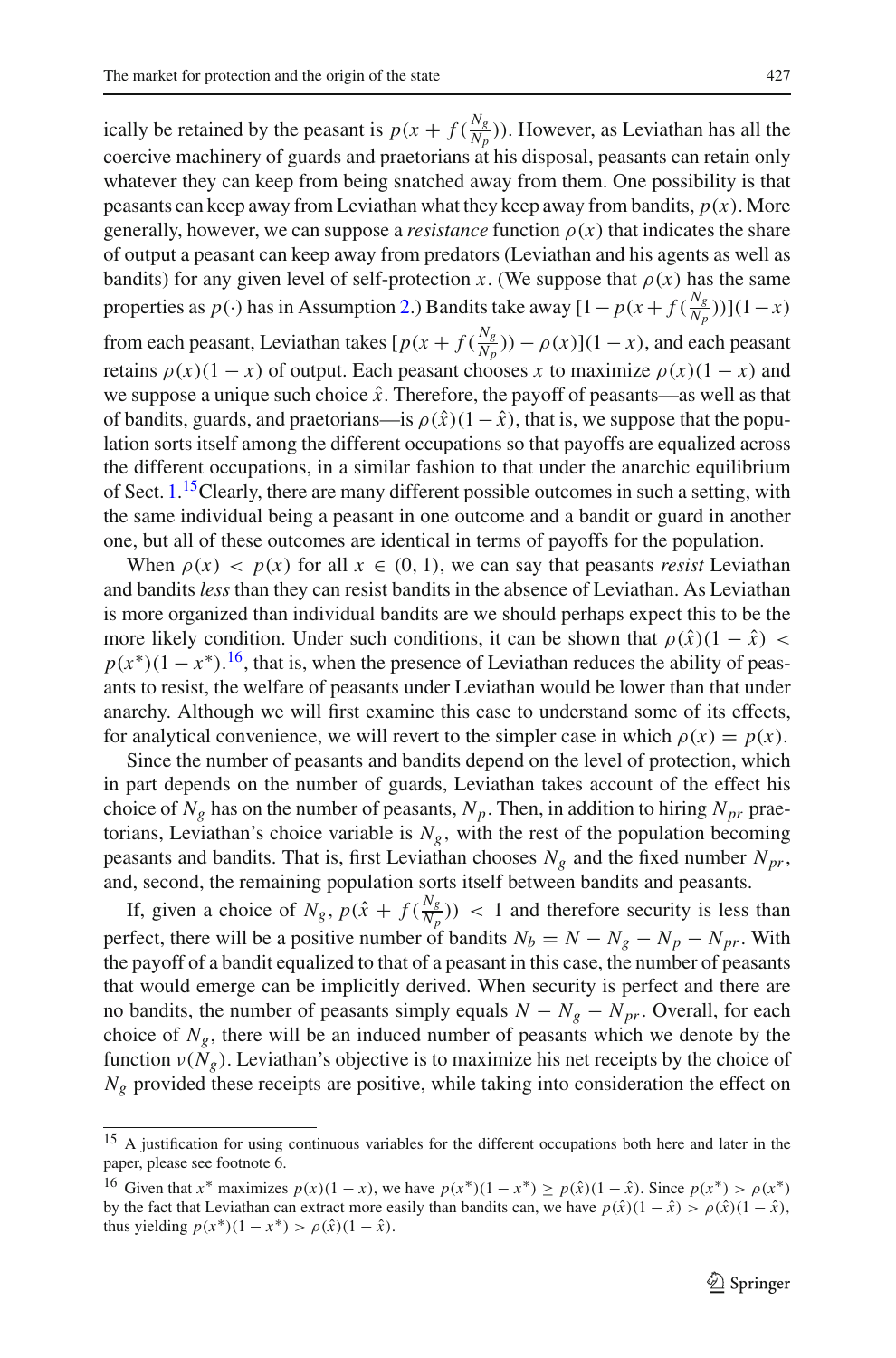<span id="page-11-0"></span>the number of peasants as described by  $v(N_e)$ :

$$
V_{\mathcal{L}} = \nu(N_g) \left[ p(\hat{x} + f(N_g/\nu(N_g))) - \rho(\hat{x}) \right] (1 - \hat{x}) - (N_g + N_{pr}) \rho(\hat{x}) (1 - \hat{x}) \tag{9}
$$

The first term in [\(9\)](#page-11-0) represents Leviathan's gross revenues (number of peasants times tribute rate times output per peasant). The second term represents the cost of hiring guards and praetorians.

We first show by example what can occur when peasant can resist less in the presence of Leviathan than in his absence. Suppose  $p(x) = x$ ,  $\rho(x) = x^2$  and  $f(z) = z^{\frac{1}{2}}$ . Then under anarchy  $x^* = \frac{1}{2}$ , the payoff of peasants is  $\frac{1}{4}$ , half of the population are bandits and half peasants, and total output is  $\frac{N}{4}$ . Under Leviathan,  $\hat{x} = \frac{2}{3}$ , the payoff of peasants and those of the other occupations is just  $\frac{4}{27}$ , but security is perfect and the number of peasants is  $0.9(N - N_{pr})$ , higher than that under anarchy for most values of  $N_{pr}$  that yield a positive payoff for Leviathan. However, because peasants who are under Leviathan's heavy boot do not produce as much, total output is  $\frac{3}{10}(N - N_{pr})$ which for  $N_{pr} > \frac{1}{6}N$  (but not too high, so Leviathan's payoff is positive) is lower than total [output](#page-25-10) [under](#page-25-10) [anarchy.](#page-25-10) [Thus,](#page-25-10) [contrary](#page-25-10) [to](#page-25-10) [some](#page-25-10) [of](#page-25-10) [the](#page-25-10) [arguments](#page-25-10) [in](#page-25-10) McGuire and Olson [\(1996\)](#page-25-10), Leviathan not only may not improve output as compared to anarchy, but also may actually leave a scorched earth of lower total output, as well as lower welfare for everyone except Leviathan (or, possibly some of his entourage which could be easily incorporated into the model). The key to this finding is the lower resistance of peasants under Leviathan combined with an inability to commit on the part of Leviathan not to take advantage of this lower resistance.

Having made this point, for convenience, we will focus for the remainder on the simpler case of  $\rho(x) = p(x)$  for all *x*. The following Proposition summarizes our findings with (part  $(i)$ ) and without (part  $(ii)$ ) a lower resistance by peasants under Leviathan $17$ 

**Proposition [2](#page-6-0)** *Suppose Assumptions* [1](#page-5-3) *and* 2 *are satisfied.* (i) If  $\rho(x) < p(x)$  for all  $x \in (0, 1)$ , then total output under Leviathan's rule can be lower than total output *under anarchy.* (ii) *Suppose*  $\rho(x) = p(x)$  *for all x. If the fixed number of praetorians, Npr, is sufficiently low, there is a choice of guards that maximizes Leviathan's payoff at a positive level. Such a choice has the following properties:* (*a*) *Total output under Leviathan is higher than total output under anarchy;*(*b*) *Total output under Leviathan may be higher or lower than total output under self-governance; the lower N<sub>pr</sub> <i>is and the higher k* is, the higher the ratio of the two outputs is and, therefore, the more likely *that output is higher under Leviathan.*

When peasants can resist as well as in the presence of Leviathan as in the latter's absence, total output is higher than under anarchy (*iia*) but does not have to be higher

<span id="page-11-1"></span><sup>&</sup>lt;sup>17</sup> It can be shown that when peasants can resist better in the presence of Leviathan (i.e.,  $\rho(x) > p(x)$ ) is the only case in which peasants would be better off under Leviathan than under anarchy. [Grossman](#page-25-24) [\(2002](#page-25-24)) also finds conditions that lead to a similar finding (it occurs when bandits can take a lot from peasants). For our case, we cannot think of circumstances that would lead peasants to resist better under Leviathan than in his absence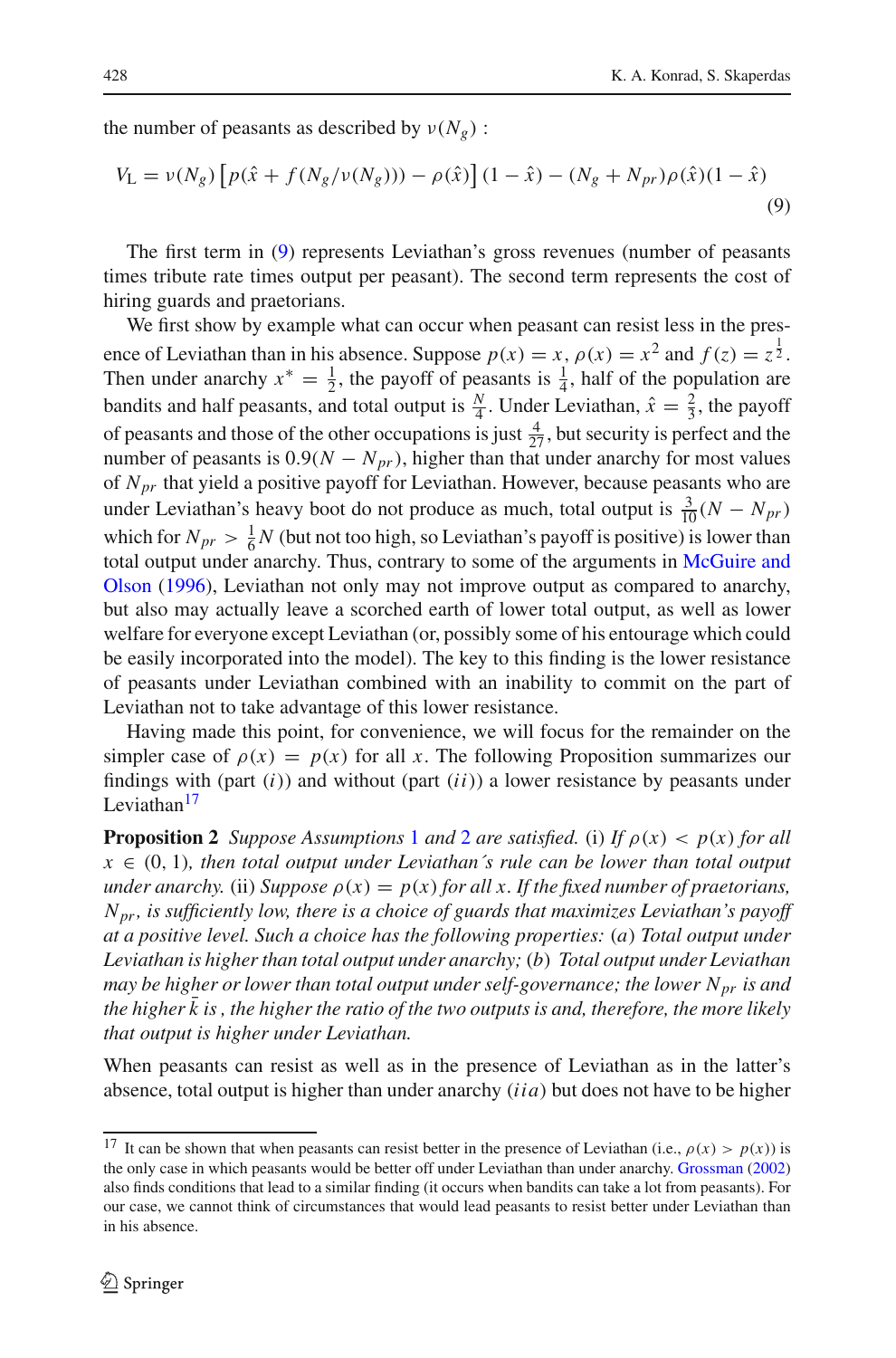than that under self-governance, despite the latter's free-rider problem. The cost of taxation as manifested in the high self-protection levels of the peasants, along with a high fixed cost and small minimum size for the collective protection technology, can make output under self-governance higher.

Large profits typically attract competitors. With Leviathan appropriating all the extra income, we can expect competitors who would vie for a portion of profits.

## 4.2 Competing lords

Instead of having a single Leviathan and small-time challengers contesting his rule, we will now examine the case in which all individuals ex ante are potential little Leviathans or lords; they can choose this occupation just as they would chose to be peasant, bandit, praetorian, or guard. A lord's job is similar to that of Leviathan in the hiring of praetorians and guards and in receiving tribute from peasants. We continue to maintain the same assumptions about the technology of collective protection and about the sharing of the surplus between lord and peasant. For simplicity, we continue to suppose that  $\rho(x) = p(x)$  so that a peasant contributes  $x^*$  to his private protection and his payoff equals  $p(x^*)(1 - x^*)$ .

The lord, however, has a major headache that Leviathan did not have. Other lords are now after tribute received from peasants, and he needs to defend that tribute against them. He can do that by hiring warriors to keep the other lords outside his territory (and keep the sequestered peasants in) and possibly gain additional territory at their expense. But then the other lords will respond in kind. Thus, the new element in the lords competing against one another is that they will have to hire warriors as well.

In this setting peasants have limited options. They are tied to their land and at the mercy of the lords who compete over how to divide them up.<sup>18</sup> This is a rather different type of competition than the one typically assumed by economists, whereby different jurisdictions attempt to attract mobile subjects through lower taxation or other privileges. Whereas this type of competition takes place in much of the world today and some economic historians (e.g. [North and Thomas 1973\)](#page-26-0) have argued for its importance in the rise of the West, this is hardly the most widespread form of competition that has existed in the past or the only form of competition that is taking place today. From Mesopotamia to China, Egypt, Mesoamerica, or feudal Europe, serfs were tied to the land and free peasants typically had no outside options, with rulers coming and going but without any change in their incentives for production. Even in the past two centuries, with the rise of the rights of man, the most liberal of states have sequestered their citizens with barbed-wire borders and passport controls. While we do not deny the importance of tax-and-privilege competition of mobile subjects, we find the

<span id="page-12-0"></span><sup>&</sup>lt;sup>18</sup> In alternative interpretations, the peasants could conceivably decide to go it alone, but they would then receive the same payoff as under a lord. They could also go "into the woods" where they would receive a payoff that may be higher or lower that the prevailing payoff under a lord; effectively we are assuming that such payoff is not higher than that under a lord. The peasants might also try to join a self-governing state, a possibility that we will allow in the next section (where we can only find conditions that lead to an even lower payoff than under a lord or under anarchy).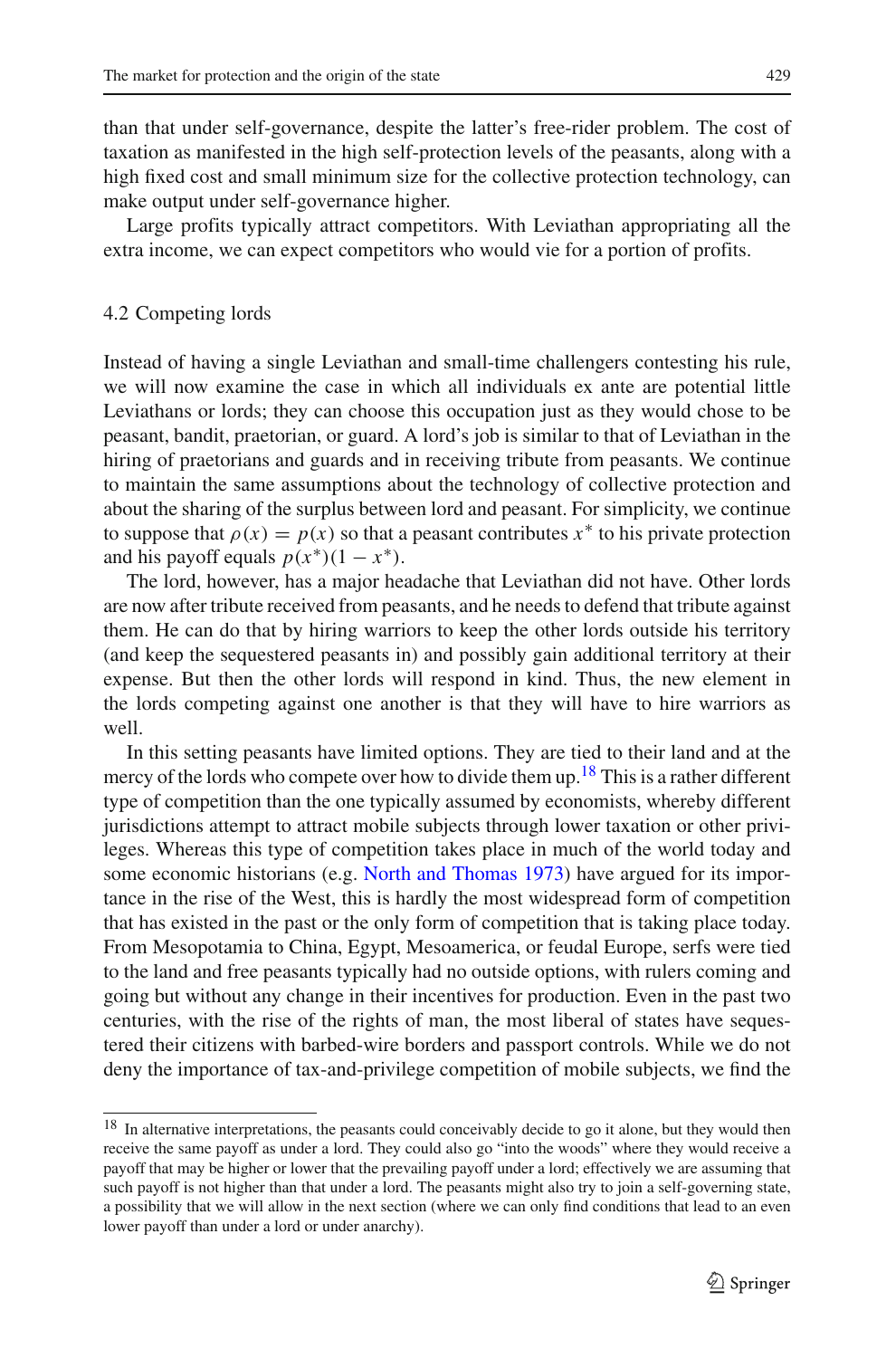complete lack of study of this other significant form of competition based on the use of force as providing ample reasons for a first look.

Let  $n_{wl}$  denote the number of warriors hired by lord *l*. For a given number of lords  $N_l$  and peasants  $N_p$ , the number of peasants that lord *l* can sequester, and receive tribute from, is given by

$$
q(n_{wl}, n_{w-l})N_p \tag{10}
$$

<span id="page-13-1"></span>where  $n_{w-1} = (n_{wl}, \ldots, n_{wl-1}, n_{wl+1}, \ldots, n_{wN})$  is the vector of warriors hired by the other lords. Also,  $q(\cdot)$  satisfies the following properties:

<span id="page-13-2"></span>**Assumption 3** Let

$$
q(n_{wl}, n_{w-l}) = h(n_{wl}) / \left[ \sum_{j=1}^{\bar{N}_l} h(n_{wj}) \right]
$$
 (11)

where  $h(\cdot)$  is a non-negative, strictly increasing, and concave function, and  $\sum_{j=1}^{\bar{N}_l} h(n_{wj}) > 0$ . If  $\sum_{j=1}^{\bar{N}_l} h(n_{wj}) = 0$ , then  $q(n_{wl}, n_{w-l}) = \frac{1}{\bar{N}_l}$ .

<span id="page-13-0"></span>Letting  $n_{pr}$  be the fixed number of praetorians and  $n_{gl}$  the number of guards hired by lord *l*, the payoff of the lord can now be written as:

$$
V_l = q(n_{wl}, n_{w-l})N_p
$$
  
\n
$$
\times [p(x^* + f(n_{gl}/(q(n_{wl}, n_{w-l})N_p))) - p(x^*)]
$$
  
\n
$$
\times (1 - x^*) - (n_{wl} + n_{gl} + n_{pr})p(x^*)(1 - x^*)
$$
\n(12)

The main difference of  $(12)$  from Leviathan's payoff in  $(9)$  is the determination of the number of peasants: whereas in [\(9\)](#page-11-0) the chosen number of guards induces the number of peasants through  $v(\cdot)$ , here the number of peasants is determined by the number of warriors the particular lord has relative to other lords.

Initially, suppose the number of lords is given at  $\bar{N}_l > 1$ . We will next define a notion of equilibrium in which, as earlier, the population other than the lords sorts itself between the occupations that receive the "reservation" payoff of  $p(x^*)(1 - x^*)$ . Who becomes a peasant, bandit, praetorian, guard, or warrior does not materially matter since they all receive the same payoff. Each lord chooses guards and warriors strategically, but (contrary to the case of Leviathan) without taking into account their effect on the total number of peasants  $(N_p)$ . All the occupational choices and lords' strategic choices are made simultaneously and have to be consistent so that they add up to the total population. The notion is similar in spirit to static notions in general equilibrium in which some players can have some strategic influence on a variable.

We define a *short-run lordship regime* to be numbers of peasants  $N'_p$ , bandits  $N'_b$ , and for each lord *l* guards  $n'_{gl}$  and warriors  $n'_{wl}$  such that:

(I) Each lord  $l = 1, 2, ..., \bar{N}_l$  with a payoff function described in [\(12\)](#page-13-0), takes  $N_p'$ as given, and chooses  $n'_{gl}$  and  $n'_{wl}$  simultaneously with other lords so that these choices form a Nash equilibrium;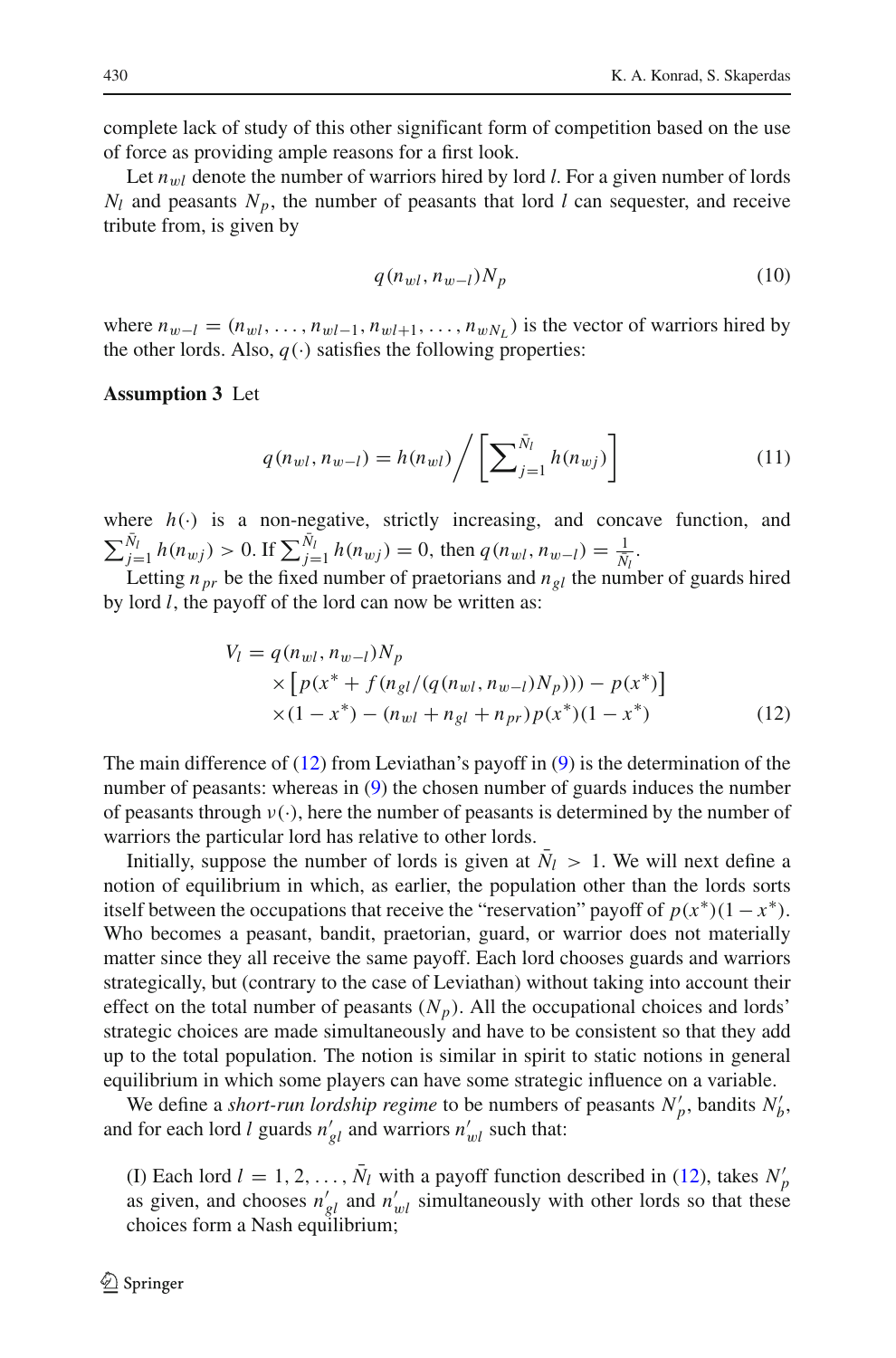*N*¯*l*

(II) 
$$
N'_b = \sum_{j=1}^{N_l} n'_{bj}
$$
 where for all  $j n'_{bj} = q(n'_{wj}, n'_{w-j})N'_p(1 - p^j)/p(x^*)$  and  
\n $p^j \equiv p(x^* + f(n'_{gj}/(q(n'_{wj}, n'_{w-j})N'_p)))$   
\n(III)  $N = \sum_{j=1}^{\bar{N}_l} n'_{gj} + \sum_{j=1}^{\bar{N}_l} n'_{wj} + \bar{N}_l n_{pr} + N'_p + \bar{N}_l + N'_b$ 

Part (I) of this definition is straightforward: the lords compete for "market share" through hiring of warriors and the protection they provide to peasants, although each lord individually does not take account of his own effect on the number of peasants. Part (II) states that the number of bandits equals the sum of the bandits in each lord's territory, and the number of bandits in each lord's territory is such that the utility of bandits and peasants is equalized. Clearly, the number of bandits in territory *j* is inversely related to the total protection level  $p^j$  and when there is perfect security  $(p^{j} = 1)$  there are no bandits in territory *j*. Finally, part (*III*) is a "market clearing" condition, so that the Nash equilibrium choices of warriors and guards, the induced numbers of peasants and bandits, and the fixed numbers of praetorians and lords add up to the total population *N*.

The problem of existence of such a regime, although analogous to the problem of existence of competitive equilibrium in neoclassical economics, is nontrivial. The proposition that follows provides information on existence, uniqueness, and characterization of the short-run lordship regime.

## <span id="page-14-0"></span>**Proposition 3** *Suppose Assumptions* [1](#page-5-3)*–*[3](#page-13-1) *are satisfied.*

- *(i)* Then, each lord's payoff,  $V_l$ , is concave in  $n_{gl}$  and  $n_{wl}$  and for any given  $N_p$ *a Nash equilibrium in ngl and n*w*<sup>l</sup> exists.*
- *(ii)* If the Nash equilibrium  $n'_{wl}s$  and  $n'_{gl}s$  are continuous functions of  $N_p$  on the *interval*  $[0, N - \overline{N}_l(1 + n_{pr})]$ , then a short-run lordship regime exists.
- *(iii) Under any short-run lordship regime, each lord provides the same level of protection.*
- *(iv) A short-run lordship regime is unique in the number of lords and symmetric, whereby every lord chooses the same number of guards and warriors. In such regimes,* (*a*) *the number of peasants is strictly decreasing in the number of lords and* (*b*) *each lord's payoff is strictly decreasing in the number of lords. (The proof is in the Appendix.)*

Existence of the short-run lordship regime in part (*ii*) essentially involves finding a fixed point for a certain function of  $N_p$ ; the sufficient condition invoked is analogous to the continuity of demand functions in the theory of competitive equilibrium. The properties of the short-run lordship regime in parts (*i*v), (*a*) and (*b*) are intuitively plausible. When an additional lord enters the fray, each lord would increase his number of warriors for a given number of peasants. Since the number of peasants is endogenous, however, their number should decrease in equilibrium with the total number of warriors increasing. A smaller number of peasants shared among a larger number of lords is eventually shown to also yield a smaller payoff for lords.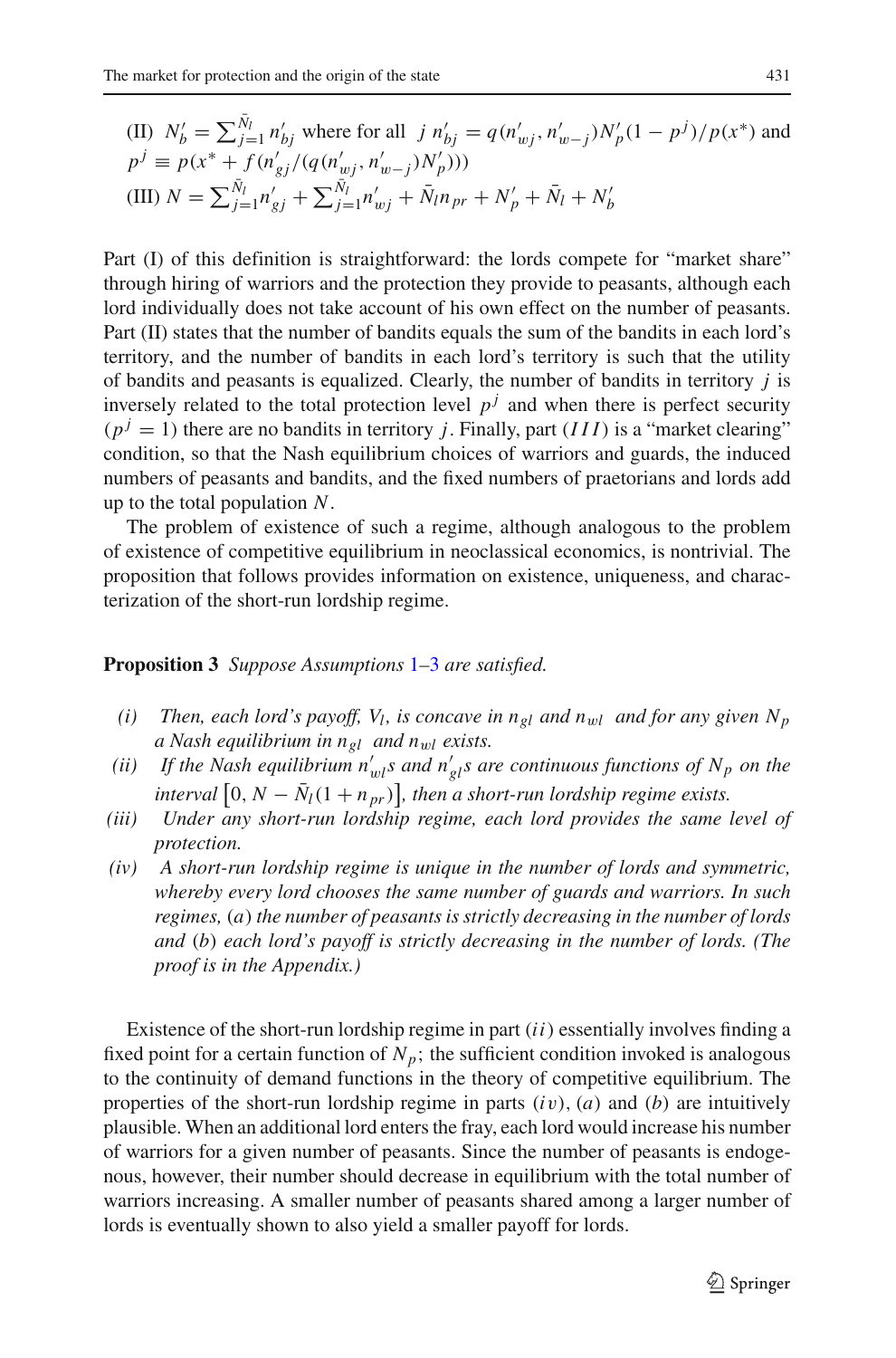Additional properties would require employing specific functional forms. For example, consider the following special case of  $(11)$ :<sup>[19](#page-15-0)</sup>

$$
q(n_{wl}, n_{w-l}) = n_{wl}^{m} / \left(\sum_{j=1}^{N_l} n_{wj}^{m}\right) \text{ where } 1 \ge m > 0 \text{ and } \sum_{j=1}^{N_l} n_{wj}^{m} > 0
$$

The parameter *m* is a measure of how easy it is for a lord to increase his dominion when he increases the number of warriors he hires by a small amount, the effectiveness of conflict. Then, under examples for other functions we employed earlier,  $^{20}$  as the technology of conflict becomes more effective (*m* increases), the total number of peasants becomes smaller. It appears that this occurs because lords compete more intensely when conflict becomes more effective by hiring additional warriors, without however changing their share of peasants. The effect of this additional demand for manpower is to decrease the population pool from which the peasants are drawn. The end result of an increase in *m* is a smaller number of peasants, a larger number of warriors per lord, and a smaller number of guards per lord. Such an increase in *m* also reduces each lord's profits.

In the long-run lords should be allowed to exit and potential lords should be allowed to enter and establish their own state. Since lords come from the population, *N*, we suppose the long-run number of lords is determined by the reservation payoff in this economy, which is the peasant's payoff  $U_p^* (= p(x^*)(1 - x^*))$ . There will be no incentive for lords to exit and potential lords to enter as long as the existing lords earn a payoff that is at least as high as that of peasants, and if an extra lord were to enter he would receive a lower payoff than that of peasants. Let  $V_l^{N_l}$  denote an (equilibrium) payoff of lord  $l = 1, 2, ..., N_l$  under a short-run lordship regime with  $N_l$  lords. We then define a *long-run lordship regime* to be a short-run lordship regime (that satisfies  $(I)$ – $(III)$ ) and a number of lords  $N_l'$  such that

$$
(IV) V_l^{N'_l} \ge U_p^* \text{ for all } l = 1, 2, ..., N'_l \text{ and}
$$
  

$$
V_l^{N'_l+1} < U_p^* \text{ for at least one } l = 1, 2, ..., N'_l, N'_l + 1.
$$

<span id="page-15-2"></span>**Proposition 4** *Suppose Assumptions* [1](#page-5-3)*–*[3](#page-13-1) *are satisfied and a short-run lordship regime exists, under the conditions in Proposition 3(ii), for a sufficiently large number of lords. Furthermore, suppose that if only one lord were to exist, he would receive in equilibrium a higher payoff than a peasant. Then, (i) a unique (in the number of lords) and*

$$
N'_{p} = \frac{2^{\frac{1}{\beta}} \bar{N}_{l} [N - \bar{N}_{l}(1 + n_{pr})]}{\bar{N}_{l}(1 + 2^{\frac{1}{\beta}}) + (\bar{N}_{l} - 1)2^{\frac{1}{\beta}} m(1 - \beta)}
$$

<span id="page-15-0"></span><sup>&</sup>lt;sup>19</sup> Hirshleifer (1989) has examined the properties of this functional form; Skaperdas (1996) has axiomatized it as well as the more general form in [\(11\)](#page-13-2). Note that if  $\sum_{j=1}^{N_l} n_{mj}^m = 0$ ,  $q(n_{w1}, n_{w-1}) = \frac{1}{N_l}$ .

<span id="page-15-1"></span><sup>&</sup>lt;sup>20</sup> that is, under  $p(x) = x$  and the technology of collective protection is  $f(z) = z^{\beta}$  ( $\beta \in (0, 1)$ ) the total number of peasants equals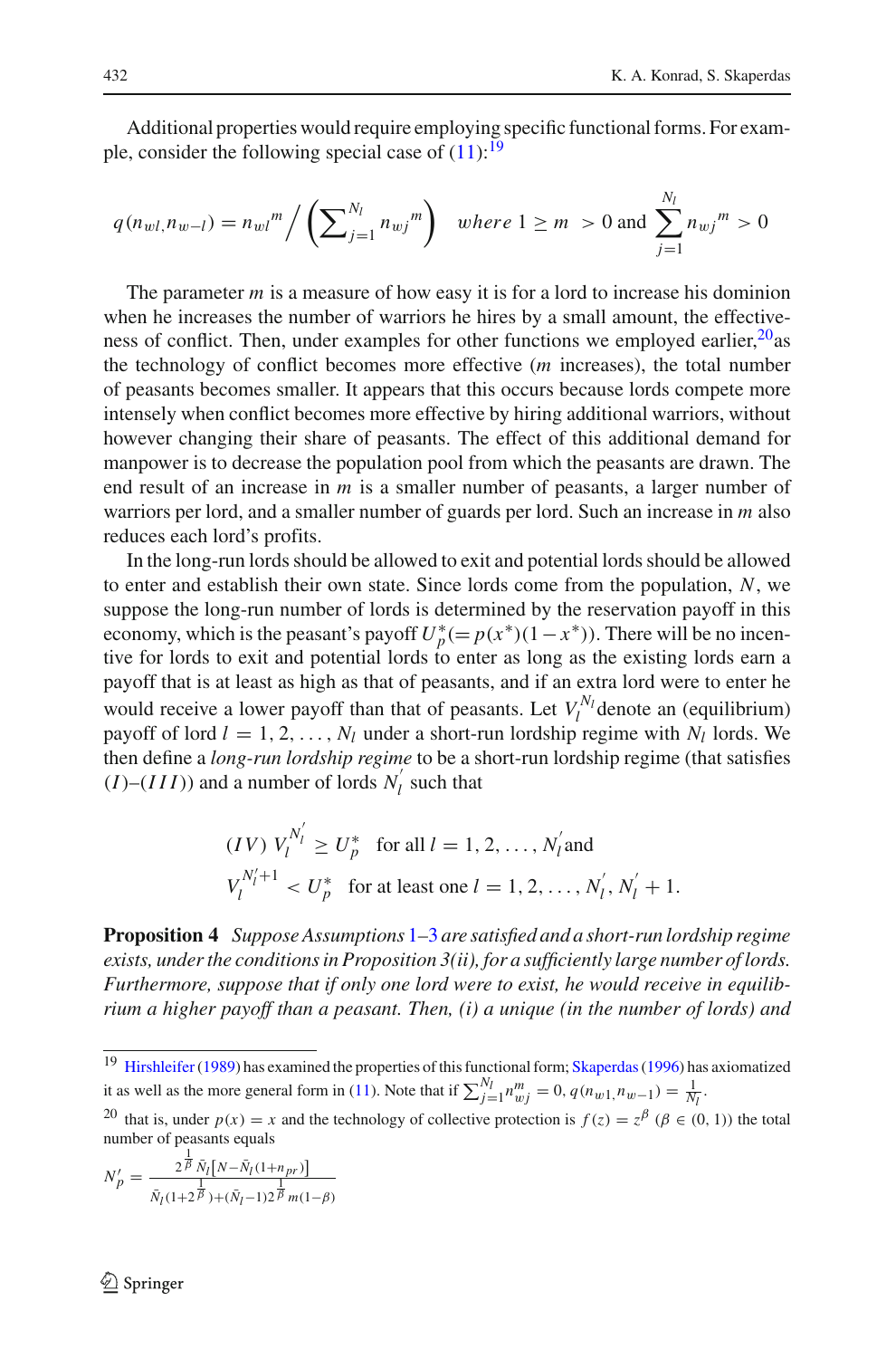*symmetric long-run lordship regime exists; (ii) the number of peasants and the output of such a long-run lordship regime approximates from above, respectively, the number of peasants and the output under anarchy; in particular:*

$$
N_{p}^{'} = N_{p}^{*} + N_{l}^{'} (V_{l}^{N_{l}^{'}} - U_{p}^{*})
$$

(The proof is in the Appendix.)

Part (ii) of the Proposition states that output and the number of peasants are almost the same as those under anarchy. Free entry of lords essentially eliminates all the extra production that can be achieved by the use of the collective protection technology. What was previously taken by bandits under anarchy is now taken by praetorians, warriors, guards, lords, and, possibly, by bandits as well, without essentially affecting the total output that is produced. (If of course lords can extract more efficiently than bandits can, output could be even lower than anarchy.) Literal anarchy is replaced by a more organized, higher-level anarchy of predatory states.

#### **5 Why self-governance is difficult**

We now show how self-governing states can not in general coexist in the presence of predatory states that are run by lords, even when there is no free-rider problem in providing for defense against other states. We first define an appropriate notion of short-run equilibrium that allows for both lords and self-governing states to coexist. We then show that, under the examples, we have used in various parts of the paper, the equilibrium payoff of peasants belonging to a self-governing state would always fall short of the payoff a peasant could receive in anarchy or under a lord (when  $p(x) = \rho(x)$ . Thus, it would not be profitable for such a state to form and a long-run equilibrium with self-governing states would not exist.

Suppose there are  $N_l > 1$  lords and a number  $S \ge 1$  of self-governing states with *k* peasants each. The lords behave as in the previous section and their payoff functions are as in [\(12\)](#page-13-0) (except for the slight modification of  $q(\cdot)$  below, which has to take account of the warriors of self-governing states). Peasants in self-governing states, in addition to contributing to private and collective protection need to contribute to fighting for their independence by spending some of their time as warriors. Let w*s* denote the total resources spent on fighting (external enemies) by self-governing state  $s \in \{1, 2, \ldots, S\}$ . We suppose that each citizen-peasant contributes an equal portion  $w_s/k$  to fighting; contributions to private and collective protection are as before voluntary (clearly, if contributions to fighting external enemies were voluntary, the viability of a self-governing state would be even more problematic). Thus, the payoff of a peasant-citizen is:

<span id="page-16-0"></span>
$$
U_{pi} = p(x_i + f(z))(1 - x_i - z_i - w_s/k) \quad \left[ z = \sum_{j=1}^{k} z_j / k \right] \tag{1''}
$$

 $\mathcal{L}$  Springer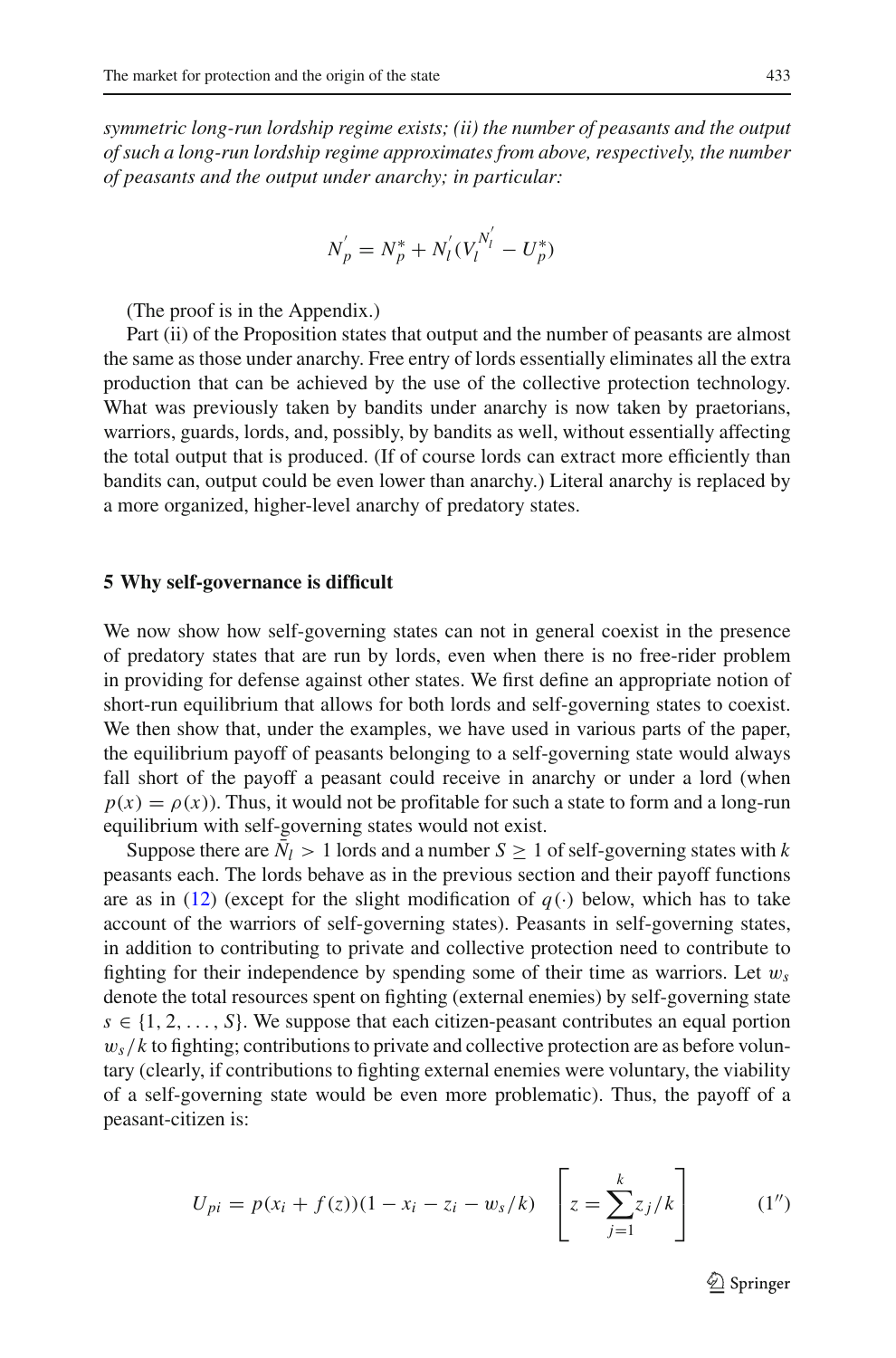To maintain their independence, the citizens of state  $s \in \{1, 2, \ldots, S\}$  have to expend effort on war, w*s*, so that

$$
q(w_s, w_{-s}, \bar{n}_w)N_p = k \tag{14}
$$

<span id="page-17-0"></span>where  $w_{-s}$  is the vector of war efforts by all the other self-governing states,  $\bar{n}_w$  is the vector of warriors of all the lordships, and  $q(\cdot)$  is the contest success function defined in [\(11\)](#page-13-2) and appropriately modified to include the war effort of the self-governing states. We are now ready to define an appropriate notion of equilibrium for these states, which is an extension of the short-run lordship regime defined in the previous section.

A *short-run integrated equilibrium* is defined to be numbers of peasants  $N_p^{'}$ , bandits  $N_b^{'}$ ; for each lord *l* guards  $n_{gl}^{'}$  and warriors  $n_a^{'}$  $w_l$ ; for each self-governing state *s* a war effort  $w'_s$ ; and for each citizen-peasant in self-governing states choices of private and collective protection such that

(Ia) Each lord  $l = 1, 2, ..., \bar{N}_l$  takes  $N'_p$  and the  $w'_s s$  as given, and chooses  $n'_{gl}$  and  $n'_{wl}$  simultaneously with other lords so that these choices form a Nash equilibrium; (Ib) Each self-governing state  $s = 1, 2, ..., S$  chooses  $w'_{s}$  so that [\(14\)](#page-17-0) is satisfied; (Ic) Each citizen-peasant takes  $w'_{s}$  as given and chooses private and collective protection levels so that they form a Nash equilibrium; (II)

$$
N'_{b} = \sum_{j=1}^{\bar{N}_{l}} n'_{bj} + \sum_{s=1}^{S} n_{bs} \quad \text{where for all } j \quad n'_{bj} = q_{j} N'_{p} (1 - p^{j}) / p(x^{*}),
$$

for all  $s \thinspace n_{bs} = \frac{k p^s}{p(x^*)}$ ; and  $p^j$  and  $p^s$  are the shares of output kept away from bandits in lordship *j* and self-governing state *s*; (III)

$$
N = \sum_{j=1}^{\bar{N}_l} n'_{gj} + \sum_{j=1}^{\bar{N}_l} n'_{wj} + \bar{N}_l n_{pr} + N'_p + \bar{N}_l + N'_b + Sk
$$

We will now derive the integrated equilibrium under the following functional forms:  $p(x) = x$ ,  $f(z) = z^{1/2}$ , and the modification of [\(11\)](#page-13-2) where the share of peasants of lordship *j* is  $q_j = n_{wl}/(\sum_{j=1}^{\bar{N}_l} n_{wj} + \sum_{s=1}^S w_s)$ .

It can be shown that lords choose to provide perfect security and all choose the same number of guards  $n'_{gl} = (N'_p - Sk) / 4\overline{N}_l$ . Lords also choose the same equilibrium number of warriors  $n'_{wl} = (N'_p - Sk)(\bar{N}_l - 1)/\bar{N}_l^2$ . All the self-governing states choose war effort  $w^{'} = k(\bar{N}_l - 1)/\bar{N}_l$ . In turn, all citizen-peasants choose contributions to collective production of  $z' = 1/4k^2$  and private protection of  $x' = 1/2\overline{N}_l - (2k - 1)/8k^2$ . The equilibrium payoff of citizen-peasants can be found by substituting  $w'/k$ ,  $x'$ , and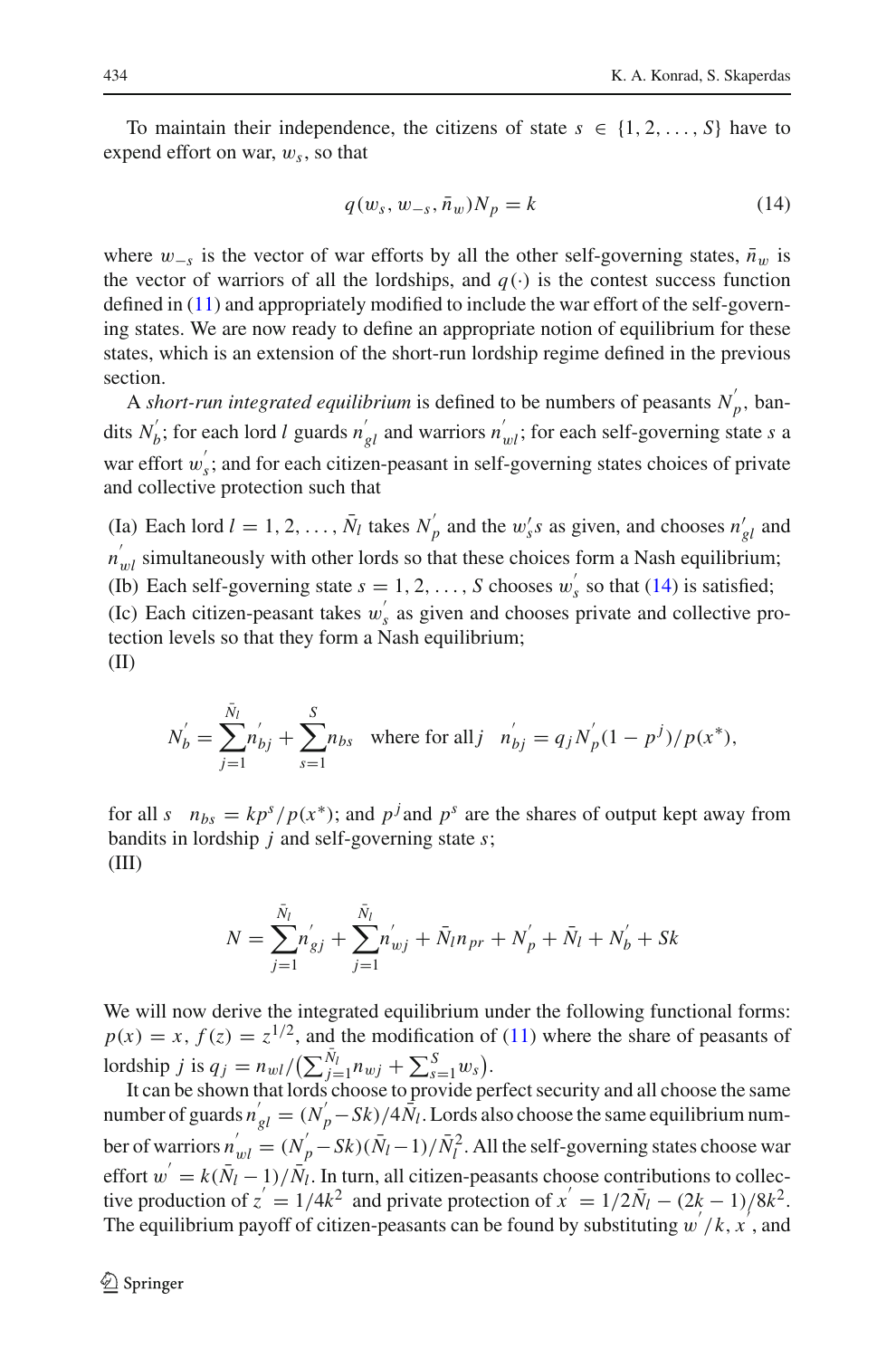<span id="page-18-0"></span> $\overline{z}$  in  $(1'')$  $(1'')$ , and equals

$$
U_p' = 1/4\bar{N}_l^2 - (2k - 1)^2/64k^4.
$$
 (15)

We are interested in comparing this equilibrium citizen-peasant payoff to that of a peasant under a lord, which (since  $p(x) = \rho(x)$ ) also equals the peasant's payoff under anarchy,  $p(x^*)(1 - x^*)$ . Under the example, we are examining this payoff is 1/4, which we need to compare to  $U_p'$  in [\(15\)](#page-18-0). Straightforward algebra shows that  $U_p'$  < 1/4 holds for all *N<sub>l</sub>* > 1 and for all *k*. Thus, a citizen-peasant's payoff under a short-run integrated equilibrium is always lower than the payoff of a peasant under a lord or under anarchy. Consequently, there would be no incentive to form a selfgoverning state under such circumstances and thus self-governance could not be viable in the long-run. We summarize the finding of this section in the form of a Proposition.

**Proposition 5** *Consider the short-run integrated equilibrium under the following functional forms:*  $p(x) = \rho(x) = x$ ,  $f(z) = z^{1/2}$ , and the share of peasants of *lordship j is*  $q_j = n_{wl}/(\sum_{j=1}^{\bar{N}_l} n_{wj} + \sum_{s=1}^S w_s)$ *. Then, the equilibrium payoff of every peasant in a self-governing state is lower than under a lord or under anarchy.*

The burden of defense against other states imposes such a cost on the individual citizen-peasants so that there are not many resources left for internal protection against bandits and for production.

We should emphasize that we do not completely rule out the possibility of selfgoverning states being able to survive under some set of functional forms that would allow this to occur. We consider then our counterexample to the coexistence of selfgovernance and lordships and our inability to find any examples in which this can occur as strong theoretical evidence for the difficulty of self-governance surviving in the presence of predators. Of course, discovering conditions in other model that would yield the viability of self-governance is an important topic for future research.

Another issue for future research is the generalization of the function  $p(x)$  to allow the fraction of output help by peasants to depend on the numbers of bandits and peasants. The absence of such a dependence has allowed us to essentially fix the payoff of peasants and, therefore, the payoff of all other occupations. Whereas in preliminary explorations of such a generalization we have not found any reason to believe that the main qualitative results—the tendency of competition to yield less efficiency and the difficulty of self-governance—would change, nevertheless it would be worth examining the more general case so as to confirm this conjecture.

## **6 Concluding comments**

We have examined the provision of protection within a simple and stark context. The framework we have employed has allowed us to make inferences both about the internal organization of the states that could emerge and about their market structure. While self-governance yields higher welfare for predator and prey alike, the small size of self-governing states along with the coercive machinery that can be employed by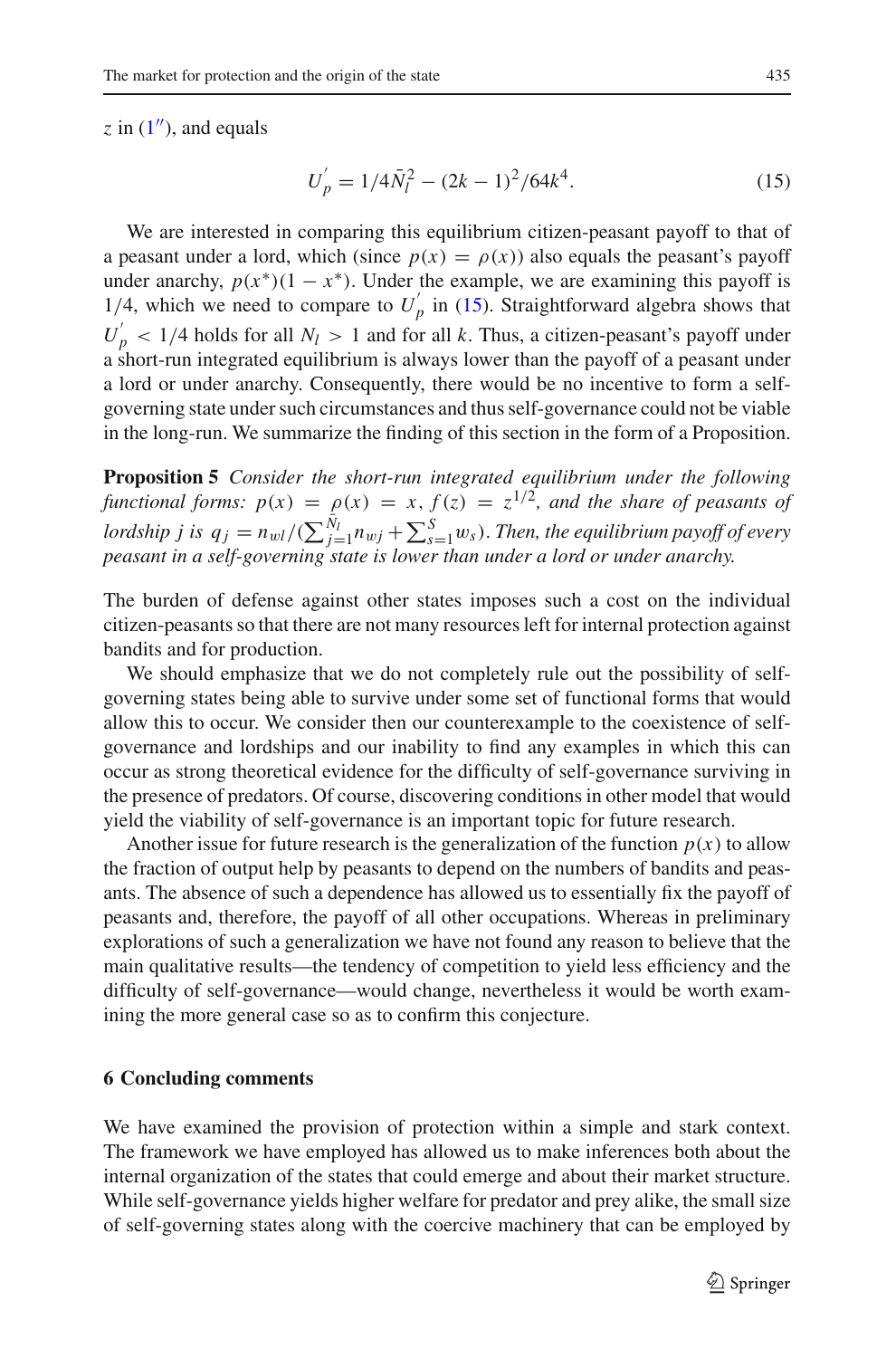predatory states make the long-run viability of self-governance problematic. Hence hierarchy and predatory behavior towards subjects is the more stable form of internal organization; and competition among such states for the rents thus created is the dominant market structure. However, in contrast to ordinary economic markets, the more competition there is in the market for protection, the worse it is—competing lords and their entourages extract what would have been taken in their absence by simple bandits.

A possibly helpful analogy is to think of the state as an onion, albeit with layers that have different character and color. Layers of autocratic and coercive habits lie below others with more democratic conventions, constitutions, legal codes, ideologies, or norms that govern interactions in most of today's states. Once in a while, something occurs and pierces the modern layers leading to the previous ones that lay dormant. Outbreaks of violence, coercion, and horrors can ensue. Our purpose in this paper has been to improve understanding of what lies in these deeper layers, in the subcortex of the State's brain. In much of economics these outer layers of the state have been taken for granted, a practice that in the somewhat tranquil post-World War II period may have been harmless and typically useful for understanding economic behavior in industrialized countries. But the inner layers of the state have always been making their ugly presence felt in much of the developing world and more recently have systematically confronted transition economies. Ignoring the fundamental problem in providing security and protection, and treating systematic deviations from ideal notions of the state as aberrations would not appear to be a fruitful attitude. Looking into the inner layers of the state is a comparatively easy task, because of their starkness and relative simplicity. Understanding how the outer layers of the modern state, including representative democracy, have appeared among seas of coercive governance appears to be a more difficult task.

#### **Appendix**

<span id="page-19-0"></span>We will employ Claim [1](#page-19-0) in the proof of part (i) of Proposition [3.](#page-14-0)

*Claim 1*  $A(z) \equiv p(x^* + f(z)) - p(x^*) - p'(x^* + f(z)) f'(z) z > 0$  for all  $z \in [0, 1]$  when  $p(\cdot)$  is concave (by Assumption [2\)](#page-6-0) and  $f(\cdot)$  is strictly concave (by Assumption [1\)](#page-5-3).

*Proof* Since  $p(0) = 0$  and  $p(·)$  is concave we have  $\left[ p(x^* + f(z)) - p(x^*) \right]$  $f(z) \geq p'(x^* + f(z))$ . Therefore, substitution yields:

$$
A(z) \ge p' (x^* + f(z)) [f(z) - f'(z) z]
$$

Since  $f(0) = 0$  and  $f(\cdot)$  is strictly concave we also have  $f(z) > f'(z)z$ . Hence, the term inside the brackets in the right hand side of the inequality is positive which, together with the positivity of  $p'(x^* + f(z))$ , implies  $A(z) > 0$ .  $\Box$ 

*Proof of Proposition* [3](#page-14-0) Part (i): For compactness, let  $q^l = q(n_{wl}, n_{w-l}), p =$  $p\left(x^* + f\left(n_{gl}/\left(q\left(n_{wl}, n_{w-l}\right)N_p\right)\right)\right)$  , and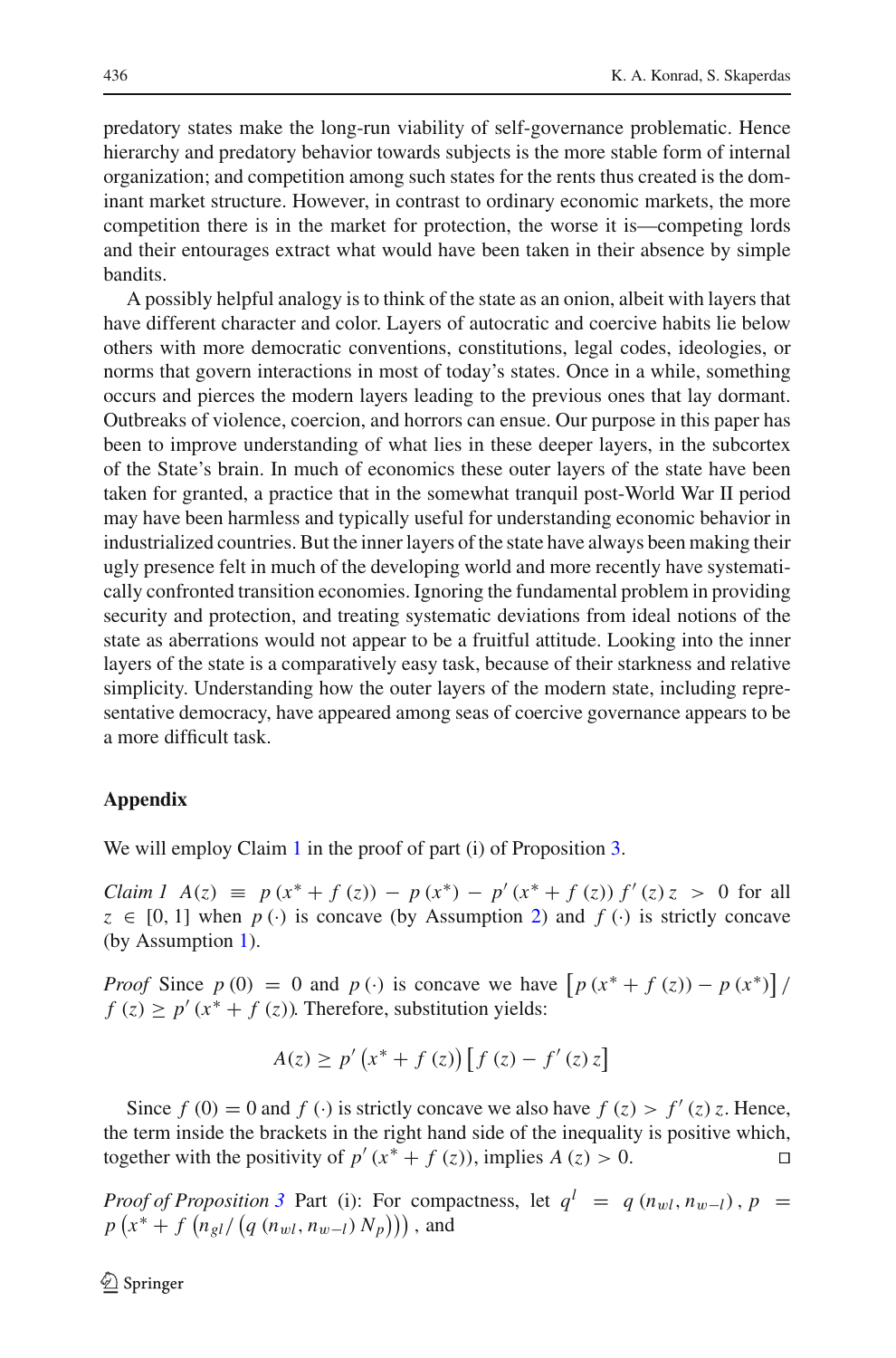$f = f\left(n_{gl}/\left(q\left(n_{wl}, n_{w-l}\right) N_p\right)\right)$ . Note that Assumption [3](#page-13-1) implies that  $q^l$  is strictly concave in  $n_{wl}$  and twice differentiable. Then,  $V_l$  in [\(12\)](#page-13-0) is as follows:

$$
V_{l} = q^{l} N_{p} \left[ p - p \left( x^* \right) \right] \left( 1 - x^* \right) - \left( n_{wl} + n_{gl} + n_{pr} \right) p \left( x^* \right) \left( 1 - x^* \right) \tag{12}
$$

To show the concavity of  $V_l$  in  $n_{wl}$  and  $n_{gl}$ , we will show that the Hessian of  $V_l$ (with respect to those two variables) is negative definite. Letting  $q_1^l$  and  $q_{11}^l$  denote the first and second partial derivatives of  $q^l$  with respect to its first argument  $(n_{wl})$ , successive differentiation of  $V_l$  yields:

$$
\partial V_l / \partial n_{wl} = (1 - x^*) \left\{ \left( q_1^l / q^l \right) \left[ q^l N_p \left( p - p \left( x^* \right) \right) - p' f' n_{gl} \right] - p \left( x^* \right) \right\}
$$

$$
\partial V_l / \partial n_{gl} = (1 - x^*) \left( p' f' - p \left( x^* \right) \right)
$$

$$
\partial^2 V_l / \partial n_{wl}^2 = (1 - x^*) \left\{ \left( q_{11}^l q^l N_p / q^l \right) \left[ (p - p \left( x^* \right)) - p' f' \left( n_{gl} / q^l N_p \right) \right] + (q_1^l)^2 N_p \left[ p'' \left( f' \right)^2 + p' f'' \right] \left[ n_{gl} / \left( q^1 N_p \right) \right]^2 \right\}
$$

$$
= (1 - x^*) \left\{ \left( q_{11}^l q^l N_p / q^l \right) A + \left( q_1^l \right)^2 N_p \left[ n_{gl} / \left( q^l N_p \right) \right]^2 B \right\} \quad \text{(A1)}
$$

where

$$
A \equiv (p - p(x^*)) - p'f'\left(n_{gl}/q^lN_p\right)
$$

and

$$
C \equiv p'' (f')^2 + p' f'',
$$

$$
\partial^2 V_l / \partial n_{wl}^2 = (1 - x^*) C / (q^l N_p)
$$

and

$$
\partial^2 V_l / (\partial n_{wl} \partial n_{gl}) = -C q_1^l N_p
$$

Note that *A* is the same as  $A(z)$ , defined in Claim [1,](#page-19-0) with  $z = n_{gl} / (q^l N_p)$ . By Claim [1,](#page-19-0) then, *A* is positive. Since  $p(\cdot)$  is concave and  $f(\cdot)$  is strictly concave, *C*, as defined above, is negative. Finally, since  $q$  is concave in its first argument,  $q_{11}^l$  is nonpositive. Altogether, those properties readily imply the negativity of both  $\partial^2 V_l / \partial n_w^2$ and  $\partial^2 V_l / \partial n_{gl}^2$ . Consequently, the determinants of the first principal minors of the Hessian of  $V_l$  are negative, as is necessary for the concavity of  $V_l$ .

The determinant of the Hessian itself is  $\overline{H} = \left[ \frac{\partial^2 V_l}{\partial n_{wl}^2} \right] \left[ \frac{\partial^2 V_l}{\partial n_{gl}^2} \right] \left[\partial^2 V_l / (\partial n_{wl} \partial n_{gl})\right]^2$  which, given the calculations above, can be shown to equal  $(1 - x^*) q_{11}^l AB/q^l$ . Given that  $q_{11}^l < 0.A > 0$ , and  $C < 0$ , that determinant is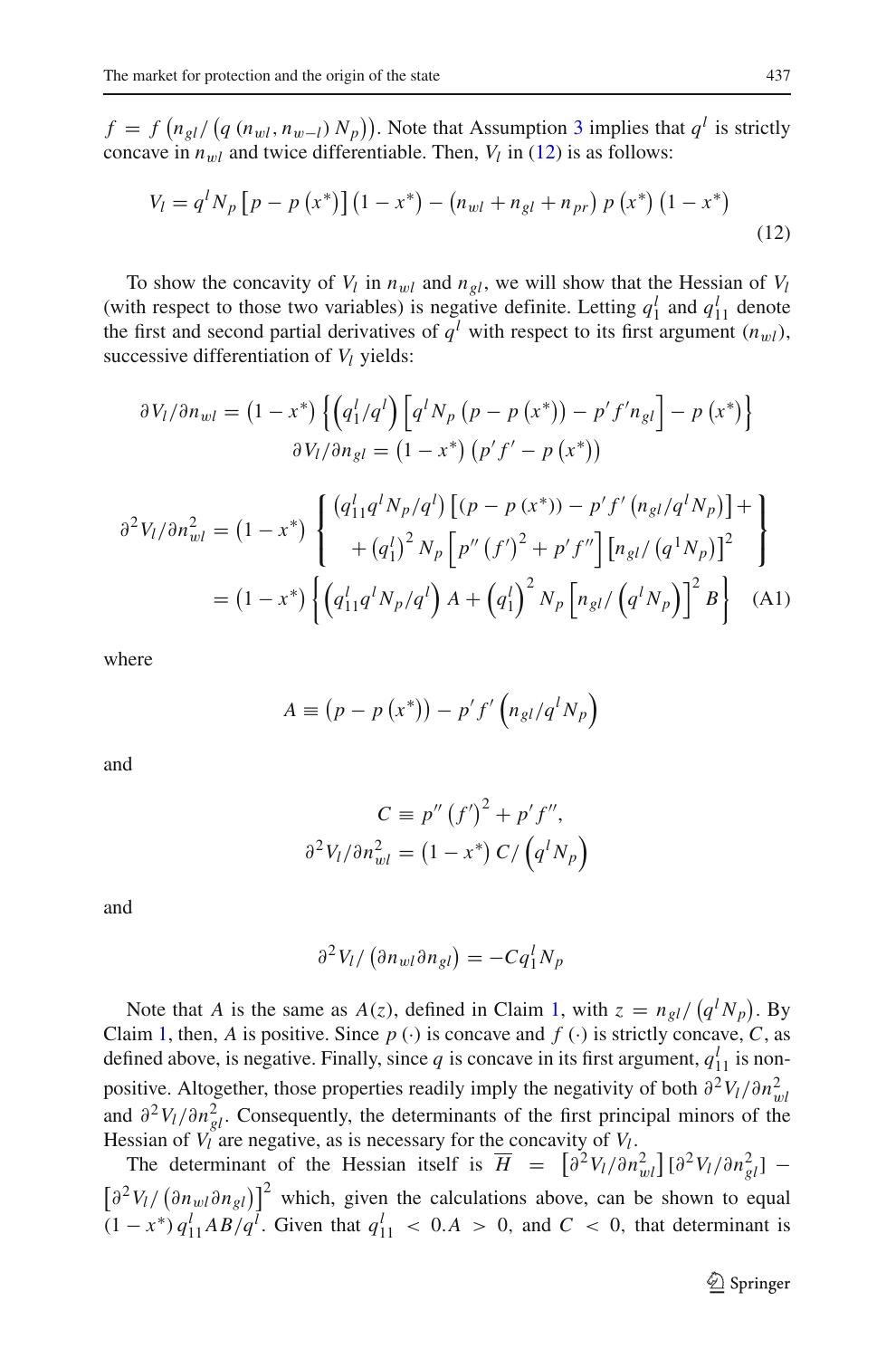positive. It follows that the Hessian of  $V_l$  is negative definite and, therefore,  $V_l$  is concave in  $n_{wl}$  and  $n_{gl}$ . Then, for the given number of lords,  $\overline{N}_l$ , and a number of peasants  $N_p$ , a Nash equilibrium exists.

Part (ii): Let  $g_l(N_p)$  and  $w_l(N_p)$  denote the continuous functions mentioned in the "if" part of (*ii*)'s statement. Then, note that the induced number of bandits for any given  $N_p$ , and assuming the lords play Nash equilibrium strategies that induce  $g_l(N_p)$  guards and  $w_l(N_p)$  warriors for lord *l*, is a function  $B(N_p) = \sum_{l=1}^{N_l} b_l(N_p)$ where  $b_l$   $(N_p)$  is the induced number of peasants in lord *l*'s territory. Because  $b_l$   $(N_p)$ is a continuous function of the numbers of guards and warriors (compare with part II of definition of short-run lordship regime),  $B(N_p)$  is a continuous function as well.

Thus far, we have shown that, for a given  $N_p$ , the induced guards  $g_l$   $(N_p)$ , warriors  $w_l$  ( $N_p$ ) for  $l = 1, ..., N_l$ , and the induced number of bandits,  $B(N_p)$ , satisfy parts I and II of the definition of the short-run lordship regime. To show the existence of that regime, then, amounts to showing the existence of an  $N_p'$  that induces numbers of guards, warriors, and bandits that satisfy the following version of part III of the regime's definition:

$$
\left[N-\overline{N}_l\left(1+n_{pr}\right)\right]=\sum_{l=1}^{\overline{N}_l}g_l\left(N_p^{'}\right)+\sum_{l=1}^{\overline{N}_l}w_l\left(N_p^{'}\right)+N_p^{'}+B\left(N_p^{'}\right)
$$

or, that the function  $H(N_p) = \sum_{l=1}^{N_l} g_l(N_p) + \sum_{l=1}^{N_l} w_l(N_p) + N_p + B(N_p)$  has a point in its domain,  $N_p'$ , such that  $H\left(N_p'\right) = \left[N - \overline{N}_l\left(1 + n_{pr}\right)\right]$ . Now, note that for  $N_p = 0$  it is optimal for every lord to choose no guards or warriors and thus have  $g_l(0) = w_l(0) = 0$ . Similarly, since without any peasants around being a bandit provides zero payoff, we must have  $B(N_p) = 0$ . Hence, we have  $H(0) = 0$ . Next, note that, since the numbers of guards, warriors, or bandits cannot be negative  $H(N - N_l(1 + n_{pr})) \ge N - N_l(1 + n_{pr})$ . These two properties along with the continuity of  $H(\cdot)$  imply the existence of the  $N_p^{'}$  we were looking for, with  $n_{wl}' = w_l\left(N_p^{'}\right), n_{gl}' = g_l\left(N_p^{'}\right), \text{ and } N_b^{'} = B\left(N_p^{'}\right).$ 

Part (iii): Consider a short-run lordship regime. The same level of protection would be provided by each lord if  $p\left|x^* + f\left(n'_{gl}/\left(q^l N'_p\right)\right)\right|$  were to be identical for all  $l = 1, \ldots, \overline{N}_l$  or, given the costliness of guards and warriors, if  $z^l \equiv n'_{gl}/\left(q^l N'_p\right)$  were also to be identical across lords. First note that  $\partial V_l / \partial n_{gl}$  evaluated at  $n_{gl} = 0$  equals  $(1-x^*)\left(p'(x^*)f'(0)-p(x^*)\right) = (1-x^*)\left(p'(x^*)f'(0)-p(x^*)\right) = 0$  $(1 - x^*) p'(x^*) (f'(0) - (1 - x^*))$  which is positive since the concavity of  $f'(.)$ along with  $f(0) = 0$  imply  $f'(0) \ge 1 > 1 - x^*$ . In turn, this property implies that  $n'_{gl}$  is always positive for all *l*. Therefore at the lordship regime values, we must have either

$$
\frac{\partial V_l}{\partial n_g} = (1 - x^*) \left[ p' x^* + f(z^l) \right] f'(z^l) - p(x^*) \right] = 0,
$$

or  $p(x^* + f(z^l)) = 1$  (where in the latter case  $\partial V_l / \partial n_g$  evaluated at  $z^l$  would be positive). The solution in terms of  $z^l$ , because  $f(\cdot)$  is strictly concave and  $p(\cdot)$  con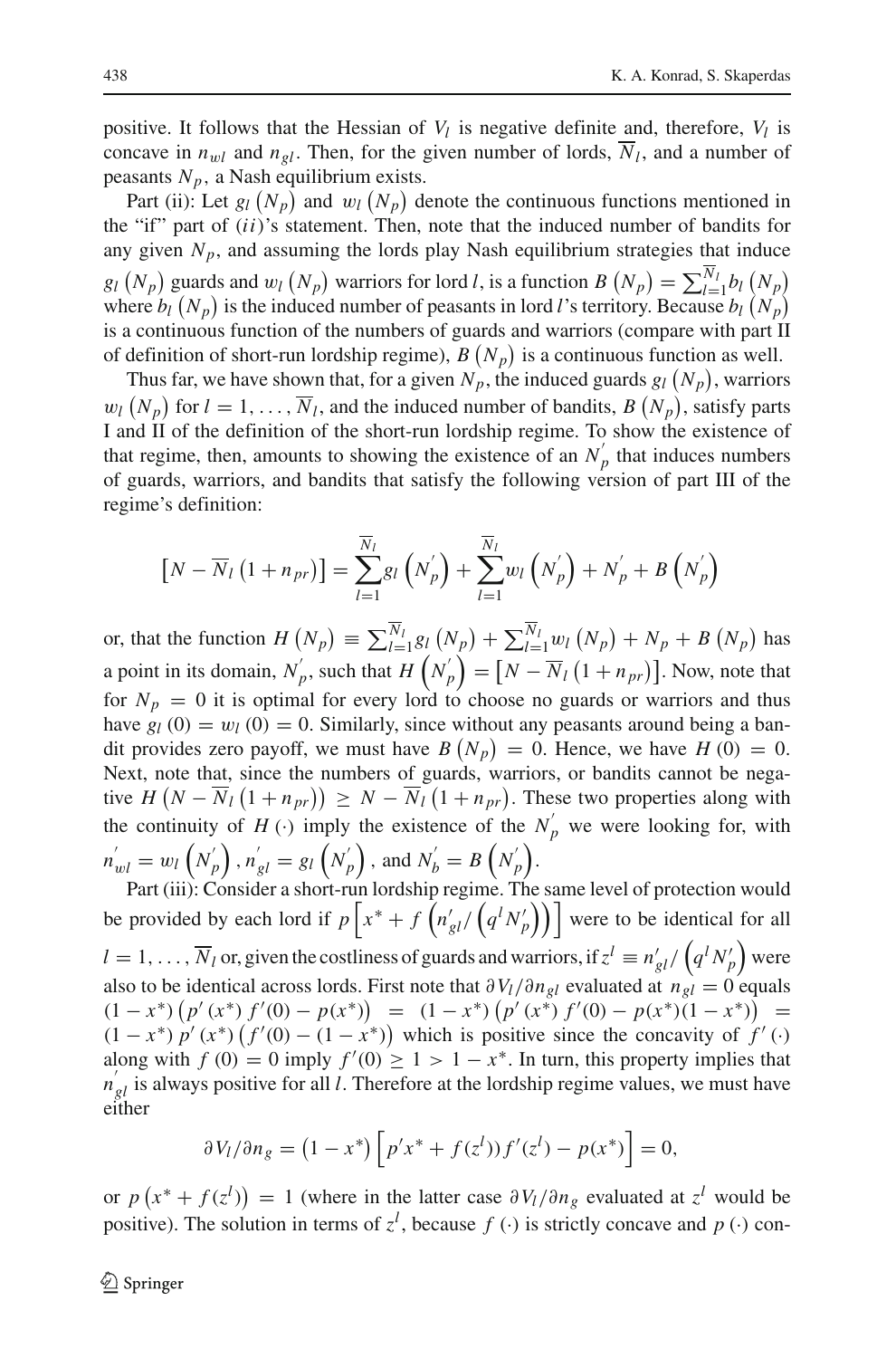cave, is in either case unique and identical across the different lords. Therefore, each lord provides the same level of protection.

Part (iv): We first show symmetry and then uniqueness. Consider any short-run lordship regime and let "'" over a variable denote the value of the variable under the regime. From part (iii) we know that  $z^l \equiv n'_{gl}/\left(q^l N'_p\right)$  and  $p\left(x^* + f(z^l)\right)$  take the same val**ues for all lords. Therefore,**  $A ≡ p(x^* + f(z^l)) − p(x^*) − p'(x^* + f(z^l))f'(z^l)z^l$ is identical across the different lords. Then, we can write:

$$
\partial V_l / \partial n_{wl} = (1 - x^*) \left[ q_1^l N_p A - p(x^*) \right]
$$

Note that these derivatives can be different across lords (and, for the same lord, across different points) only by the value of  $q_1^l = \partial q \left( n_{wl}, n_{w-l} \right) / \partial n_{wl}$ . By the contest success function in  $(11)$ , it can be shown that

$$
q_1^l = h'(n_{wl}) \left[ \sum_{i \neq l} h(n_{wi}) \right] / \left[ \sum_{all \ i} h(n_{wi}) \right]^2 \tag{A2}
$$

<span id="page-22-0"></span>Consider any two lords *j* and *k* and suppose, contrary to what we want to show, that  $n'_{wj} > n'_{wk}$  (≥0). Then, by the concavity of the payoff functions, the relationship between these two lords' partial derivatives, each evaluated at the lord's regime point, must be at follows:

$$
\partial V_k / \partial n_{wk} \le \partial V_j / \partial n_{wj} = 0
$$

In turn, from the above this relationship implies  $q_l^k \le q_l^j$  or, given [\(A2\)](#page-22-0),

$$
h' \left( n'_{wk} \right) \left[ \sum_{i \neq k} h \left( n'_{wi} \right) \right] / \left[ \sum_{all \ i} h \left( n'_{wi} \right) \right]^2
$$
  

$$
\leq h' \left( n'_{wj} \right) \left[ \sum_{i \neq k} h \left( n'_{wi} \right) \right] / \left[ \sum_{all \ i} h \left( n'_{wi} \right) \right]^2
$$

Since the denominators of the two expressions are identical, we also have

$$
h'\left(n'_{wk}\right)\left[\sum_{i\neq k} h\left(n'_{wi}\right)\right] \le h'\left(n'_{wj}\right)\left[\sum_{i\neq k} h\left(n'_{wi}\right)\right]
$$
 (A3)

<span id="page-22-1"></span>Since, by supposition,  $n'_{wj} > n'_{wk}$  we have  $\sum_{i \neq k} h(n'_{wi}) > \sum_{i \neq k} h(n'_{wi})$  and, by the concavity of *h* (·),  $h'(n'_{wk}) \ge h'(n'_{wj})$ . These two inequalities, taken together, contradict [\(A3\)](#page-22-1). Therefore, our original supposition  $n'_{wj} > n'_{wk}$  is false. By a similar argument we can show that  $n'_{wj} < n'_{wk}$  cannot be true either. Hence, we must have  $n'_{wj} = n'_{wk}$  for any two lords *j* and *k*. This property, in turn, implies that  $q^j N_p = q^k N_p$ and, given that  $z^j = z^k$ , we also have  $n'_{gj} = n'_{gk}$ . This establishes that any lordship regime is symmetric.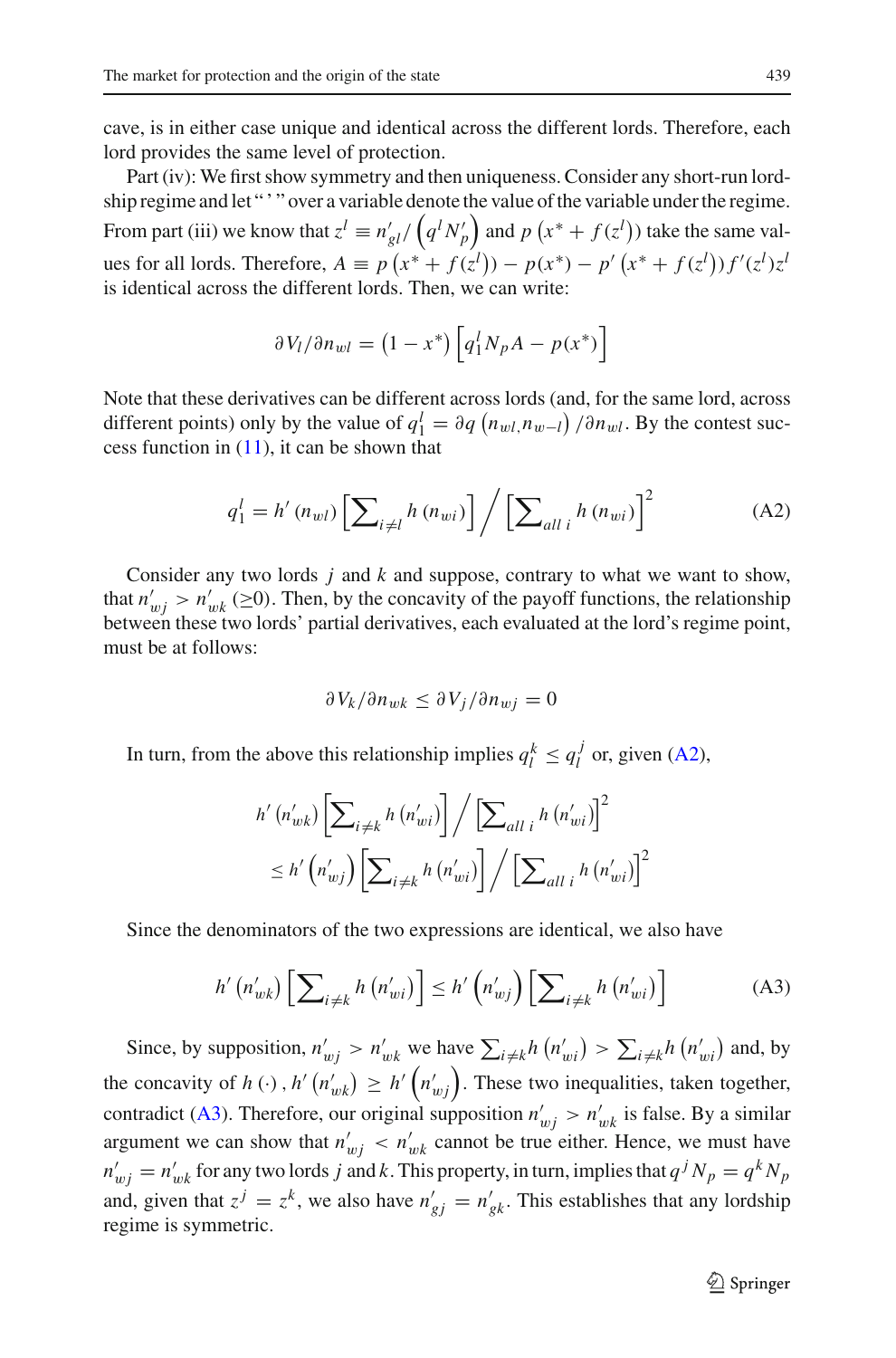To show uniqueness, let  $n'_w$  and  $n_w^2$  denote the choices of warriors associated with two different regimes and w.l.o.g. suppose  $n_w^2 > n_w' \ge 0$ ). Then, the following relationships would hold between the pairs of derivatives:

$$
\partial V'_l / \partial n_{wl} \leq \partial V_l^2 / \partial n_{wl} = 0
$$
  
\n
$$
\implies q_l^l' \leq q_l^{l2}
$$
  
\n
$$
\implies h'(n_w') / h(n_w') \leq h'(n_w^2) / h(n_w^2)
$$

But the concavity of *h* ( $\cdot$ ) along with  $n_w^2 > n_w'$  contradict this last inequality. Therefore our initial supposition of two different short-run lordship regimes must be false; there is only one symmetric regime.

Part (iv), (a): We have just shown that a unique and symmetric short-run lordship regime exists for any given number of lords. The number of peasants in such a short-run lordship regime is:

$$
N_p = N - N_b - N_l(1 + n_{pr} + n_w + n_g),
$$
 (A4)

<span id="page-23-2"></span>where all variables are assumed to be at the regime values. From the proof of part (iii), it can be shown that, regardless of *Nl*,

$$
n_g = \gamma (N_p / N_l) \quad \text{for some } \gamma > 0. \tag{A5}
$$

<span id="page-23-0"></span>That property also implies that the same level of protection is provided across different regimes, that  $\overline{p} = p(x^* + f(z))$  does not vary across regimes (and depends only on the technologies of private and collective protection). In turn, that property along with condition (*I I*) implies that the number of bandits is related to the number of peasants as follows:

$$
N_b = \left[ (1 - \overline{p})/p(x^*) \right] / N_p. \tag{A6}
$$

<span id="page-23-3"></span><span id="page-23-1"></span>Using [\(A5\)](#page-23-0) and [\(A6\)](#page-23-1), we can eliminate  $n_g$  and  $N_b$  from [\(A4\)](#page-23-2), which after re-arranging can be written as:

$$
EN_p + N_l(1 + n_{pr} + n_w) = N
$$
 where  $E \equiv [1 - \overline{p} + p(x^*)(1 + \gamma)] / p(x^*)$  (A4')

If  $n_w$  were 0, an increase in the number of lords,  $N_l$ , would clearly lead to a reduction in the number of peasants,  $N_p$ . Thus, for the rest of this proof we assume an interior (Nash equilibrium) choice of guards  $(n_w > 0)$ . Then, the first-order condition of the symmetric equilibrium under  $(11)$  implies:

$$
h'(n_w)/h(n_w) - N_l^2 d / [N_p(N_l - 1)] = 0 \text{ where } d \equiv 1 - \overline{p} + p(x^*)(1 + \gamma) \tag{A7}
$$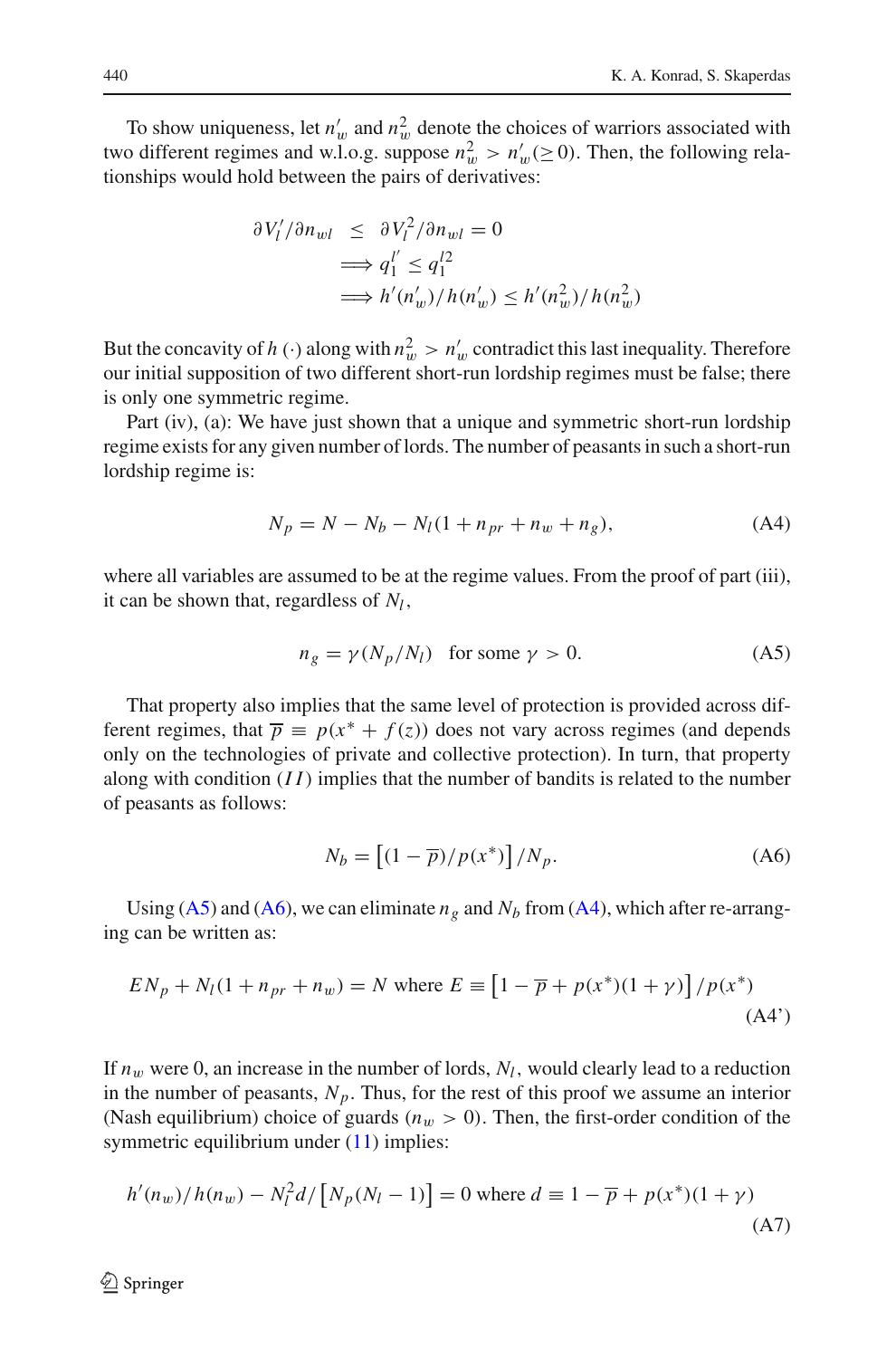$N_p$  and  $n_w$  are simultaneously determined through  $(A4<sup>2</sup>)$  and  $(A6)$  and a change in the number of lords also changes the values of these variables. Although we define lordship regimes for integer values of  $N_l$ ,  $(A4^{\prime})$  and  $(A6)$  are defined for real values of  $N_l$ . Moreover these functions are differentiable in  $N_l$ , as well as  $N_p$  and  $n_w$ , and the conditions for an implicit function theorem are satisfied. The marginal effect of  $N_l$  on  $N_p$  can then be shown to be:

$$
\partial N_p / \partial N_l = (1/D) \left[ -(1 + n_{pr} + n_w) H N_p (N_l - 1) + d N_l^2 (N_l - 2) / (N_l - 1) \right]
$$
\n(A8)

where

$$
D = (d/p(x^*))HN_p(N_l - 1) - N_l(N_l - 1)dh'(n_w)/h(n_w)
$$

which is negative since

$$
H = h''(n_w) / h(n_w) - [h'(n_w) / h(n_w)]^2 \le 0
$$

(it is the second derivative of the first argument of  $q((\cdot)$  which, by assumption, is concave). Since *H* is non-positive the term of  $\partial N_p/\partial N_l$  inside the brackets is positive and, since *D* is negative, the effect of an increase in the number of lords on the number of peasants must be negative.

<span id="page-24-0"></span>Part *(iv), (b)*: Next we seek to show that each lord's payoff is strictly decreasing in the number of lords. Note that in the symmetric regime the payoff of each lord is as follows:

$$
V_l = [Total output - (N_p + N_b + N_w + N_g + N_{pr})p(x^*)(1 - x^*)] / N_l
$$
  
=  $[N_p(1 - x^*) - (N - N_l)p(x^*)(1 - x^*)] / N_l$   
=  $(1 - x^*)(N_p + p(x^*)N_l - p(x^*)N) / N_l$   
=  $p(x^*)(1 - x^*) + (N_p - N_p^*) / N_l$  (A9)

Since  $p(x^*)(1 - x^*)$  and  $N_p^*$  are constant and we have just shown that  $N_p$  depends negatively on  $N_l$ ,  $V_l$  must also be strictly decreasing on  $N_l$ .

*Proof of Proposition* [4](#page-15-2) Part (i): By the assumptions stated in the Proposition a shortrun lordship regime exists for any number of lords, which is unique and symmetric - in particular all lords receive the same payoff. Moreover, by part (iv) (b) of Proposition [3,](#page-14-0) the lords' payoff is strictly decreasing in the number of lords. For sufficiently small *n*<sub>pr</sub> and with  $V^l(N_l = 1) \ge U_p^*$ , there is a number of lords that yields a lord's payoff higher than that of a peasant (which equals  $U_p^*$ ). In addition, we can always find a large enough number of lords (say, *N*) that yields a payoff to a lord that is lower than  $U_p^*$ . Then, since the lords' payoff is strictly decreasing in the number of lords, there must exist a unique number of lords,  $N_p'$ , that satisfies condition (IV). Therefore, a unique long-run lordship regime exists.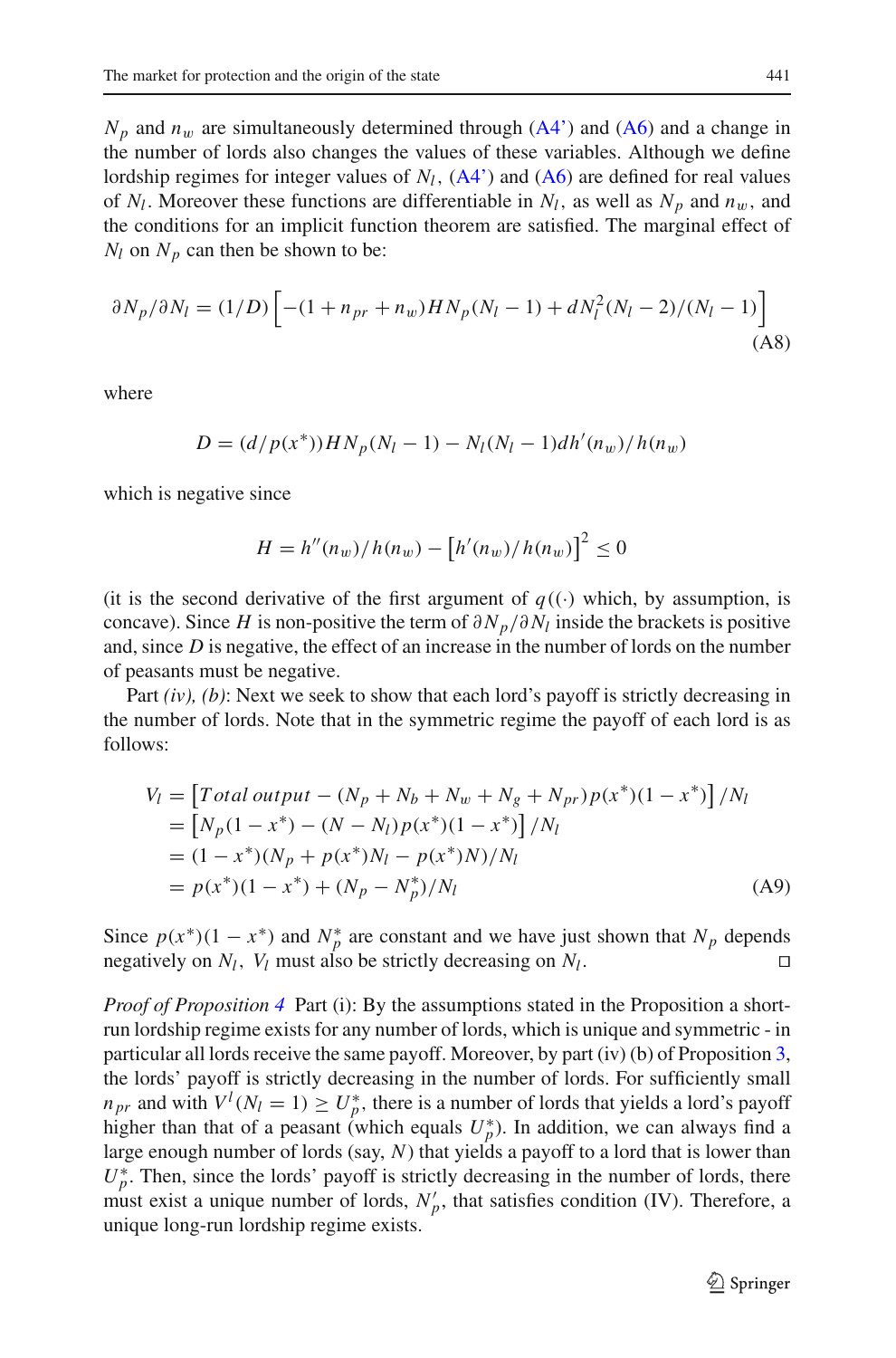Part (ii): Total output is proportional to the number of peasants (it equals  $N_p(1-x^*),$ so we only need consider the number of peasants. From [\(A9\)](#page-24-0), we have  $V_l^{N_l'} - U_p^* =$  $(N_p' - N_p^*)/N_l'$ . Solving for  $N_p'$  in terms of the other variables yields equation (13) in the main text. Since the payoff of lords is strictly decreasing in the number of lords and, by the definition of a long-run lordship regime,  $V_l^{N_l'} - U_p^*$  should be typically rather small, the number of peasants approximates from above the number of peasants under anarchy.  $\square$ 

**Open Access** This article is distributed under the terms of the Creative Commons Attribution Noncommercial License which permits any noncommercial use, distribution, and reproduction in any medium, provided the original author(s) and source are credited.

# **References**

- <span id="page-25-15"></span>Alesina, A., Spolaore, E.: Conflict, defense spending, and the number of nations. Eur Econ Rev **50**, 91– 120 (2006)
- <span id="page-25-21"></span>Ben-Shahar, O., Harel, A.: Blaming the victim: optimal incentives for private precautions against crime. J Law Econ Org **11**(2), 434–455 (1995)
- <span id="page-25-17"></span>Clark, D., Riis, C.: Contest success function: an extension. Econ Theory **11**(1), 201–204 (1998)
- <span id="page-25-19"></span>Corchón, L., Dahm, M.: Foundations for contest success functions. Econ Theory **43**(1), 81–98 (2010)
- <span id="page-25-6"></span>Engineer, M.: Taxes, public good, and the ruling class: an exploration of the territory between Brennan and Buchanan's Leviathan and conventional public finance. Public Finance/Finances Publique 19–30 (1989)
- <span id="page-25-7"></span>Findlay, R.: The new political economy: its explanatory power for the LDCs. Econ Politics **2**, 193–221 (1990)
- <span id="page-25-14"></span>Findlay, R.: Towards a model of territorial expansion and the limits of empire. In: Garfinkel, M.R., Skaperdas, S. (eds.) The Political Economy of Conflict and Appropriation., pp. 41–56. New York: Cambridge University Press (1996)
- <span id="page-25-0"></span>Finer, S.: The History of Government, vols. 1–3. New York: Oxford University Press (1997)
- <span id="page-25-3"></span>Fiorentini, G., Peltzman, S. (eds.): The Economics of Organised Crime. Cambridge: Cambridge University Press (1995)
- <span id="page-25-13"></span>Friedman, D.: A theory of the size and shape of nations. J Political Econ **85**(1), 59–77 (1977)
- <span id="page-25-1"></span>Gambetta, D.: The Sicilian Mafia. Cambridge: Harvard University Press (1993)
- Grossman, H.: A general equilibrium model of insurrections. Am Econ Rev **81**, 912–921 (1991)
- <span id="page-25-20"></span><span id="page-25-2"></span>Grossman, H.: Rival kleptocrats: the mafia versus the state. In: Fiorentini, G., Peltzman, S. (eds.) The Economics of Organised Crime., pp. 143–160. Cambridge: Cambridge University Press (1995)
- <span id="page-25-24"></span>Grossman, H.: Make us a king: anarchy, predation, and the state. Eur J Political Econ **18**, 31–46 (2002)
- <span id="page-25-8"></span>Grossman, H., Noh, S.J.: Proprietary public finance and economic welfare. J Public Econ **53**, 187–204 (1994)
- <span id="page-25-16"></span>Hirshleifer, J.: Conflict and rent-seeking success functions: ratio vs. difference models of relative success. Public Choice **63**, 101–112 (1989)
- <span id="page-25-22"></span>Hylton, K.N.: Optimal law enforcement and victim precaution. RAND J Econ **27**(1), 197–206 (1996)
- <span id="page-25-18"></span>Jia, H.: A stochastic derivation of the ratio form of contest success functions. Public Choice **135**(3–4), 125– 130 (2008)
- <span id="page-25-5"></span><span id="page-25-4"></span>Konrad, K.A., Skaperdas, S.: Credible threats in extortion. J Econ Behav Org **33**, 23–39 (1997)
- Konrad, K.A., Skaperdas, S.: Extortion. Economica **65**, 461–477 (1998)
- Konrad, K.A., Skaperdas, S.: Succession rules and leadership rents. J Conflict Resolut **51**(4), 622–645 (2007)
- <span id="page-25-23"></span><span id="page-25-9"></span>Marcouiller, D., Young, L.: The black hole of graft: the predatory state and the informal economy. Am Econ Rev **85**, 630–646 (1995)
- <span id="page-25-10"></span>McGuire, M.C., Olson, M.: The economics of autocracy and majority rule: the invisible hand and the use of force. J Econ Lit **34**, 72–96 (1996)
- <span id="page-25-12"></span>Michels, R.: Political parties: a sociological study of the oligarchical tendencies of modern democracy, translated by Eden and Cedar Paul. New York: Free Press (1962)
- <span id="page-25-11"></span>Moselle, B., Polak, B.: A model of a predatory state. J Law Econ Org **17**(1), 1–33 (2001)